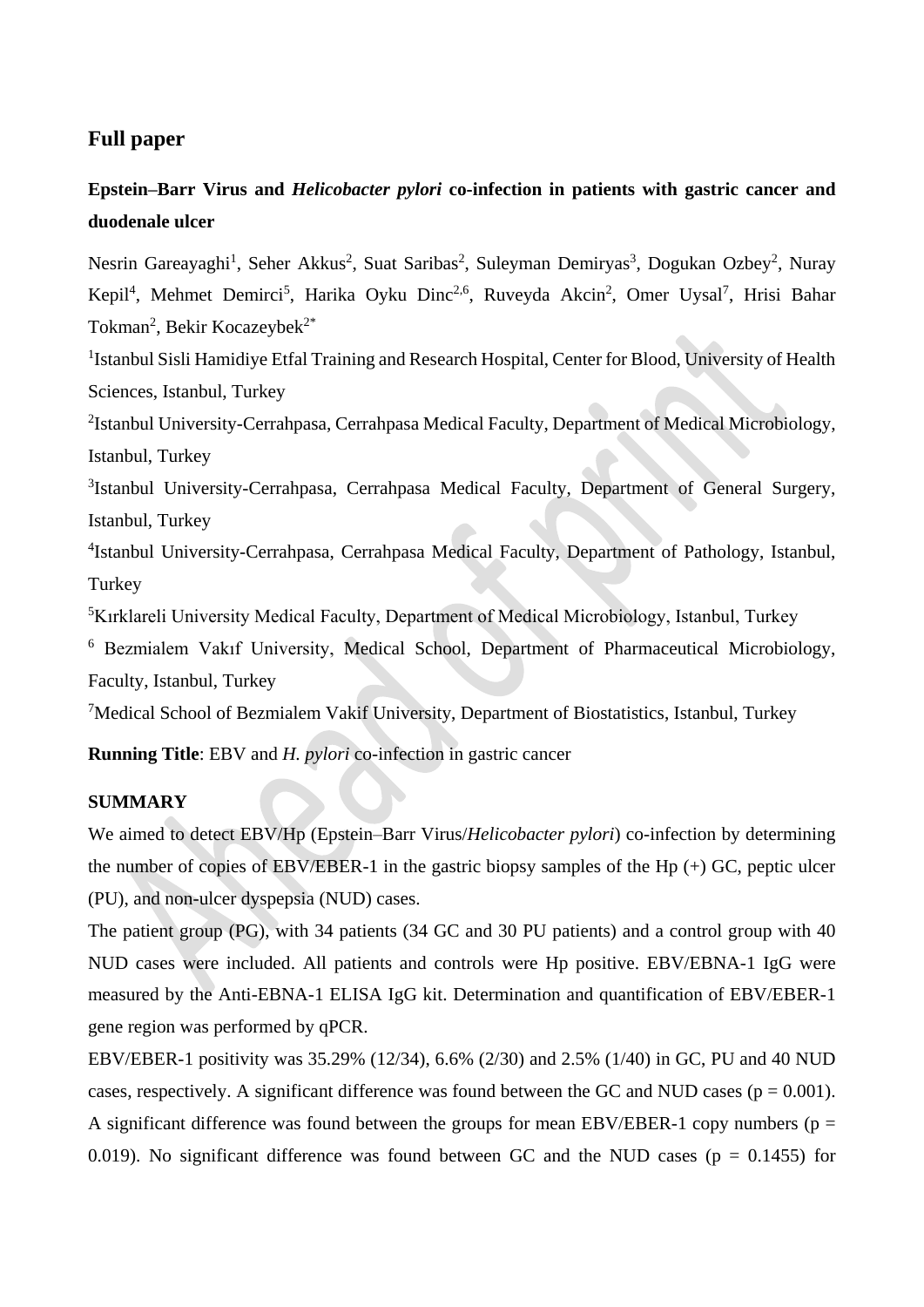EBV/EBNA-1 IgG antibody positivity. EBV/EBER-1 positivity (OR = 3.319), and age  $\geq$  55 years old  $(OR = 2.331)$  were found to be a significant in multivariate logistic regression.

In conclusion, our data suggest that the GC risk by EBVand Hp co-infection increased 3.3 times.

*Key Words: Helicobacter pylori*; Epstein-Barr virus; EBV-coded small RNAs (EBERs); Gastric cancer; EBER-1 gene; EBV/EBNA-1 IgG antibody

*Corresponding Author***:** Prof. Dr. Bekir Kocazeybek

Istanbul University-Cerrahpasa, Cerrahpasa Faculty of Medicine, Department of Medical Microbiology Cerrahpasa Street, 34098 Istanbul, Turkey.Tel. **:+**90 212 414 30 00 / 22417 Mobile:+90 5076641782 **E-mail:** [bzeybek@istanbul.edu.tr](mailto:bzeybek@istanbul.edu.tr)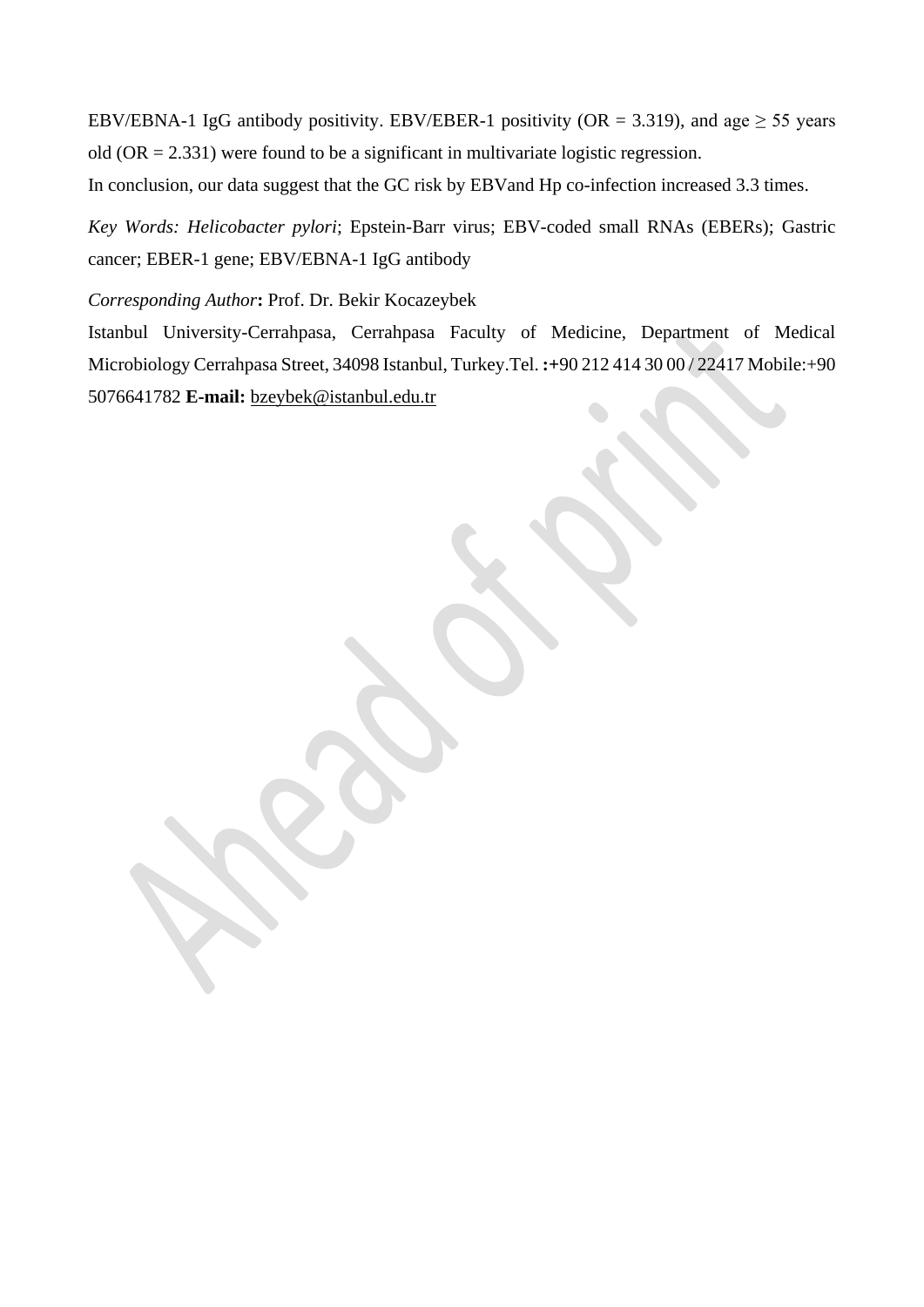### **INTRODUCTION**

*Helicobacter pylori* (Hp) is associated with gastroduodenal pathologies, such as acute gastritis, gastric cancer (GC), intestinal metaplasia (IM), peptic ulcers (PU), non-ulcer dyspepsia (NUD), and mucosaassociated lymphoid tissue (MALT) lymphoma, and has been identified as a group 1 cancer agent by the World Health Organization/International Agency for Research on Cancer (WHO, 2018). Hp colonization is thought to increase the risk of GC up to ten times (Normark *et al.,* 2003). Epstein-Barr virus (EBV) is a member of the Herpes virus family; EBV is known to play a role in the pathogenesis of infectious mononucleosis and many oncological diseases, such as Burkitt's lymphoma and nasopharyngeal carcinoma (Kutok and Wang, 2006). EBV was identified as the first human virus associated with carcinogenesis and is also classified as a group 1 carcinogen (Griffin, 2000). However, in recent years, it has been suggested that EBV and Hp co-infection synergistically cause an increase in the formation of GC and its early onset. It has been suggested that EBV co-infection with Hp may play a role in the association of EBV with Hp as an early participant in GC carcinogenesis processes (Cárdenas-Mondragón *et al*., 2013; Cho *et al*., 2003; Marshall and Warren, 1984).

EBV is known to account for more than 10% of gastric adenocarcinomas in the epithelial cancer group (Chen *et al*., 2012). EBV-coded small RNAs (EBERs) are small, non-coding RNAs that are embedded in the nucleus of human cells infected with EBV. EBERs, first discovered in 1981, are the most common RNAs that settle into infected cells (Nanbo and Takada, 2002). EBER-1 and -2 are short, non-coded RNAs composed of 167 and 172 nucleotides, respectively, that accumulate in the nucleus, and EBERs interact with various host proteins to form ribonucleoprotein (RNP) complexes. Although a definite function of EBERs is still not known, their role in transformation and oncogenesis has been postulated. These two RNAs are transcribed by the host RNA polymerase III during latent infection with EBV (Conrad *et al*., 2006; Moss *et al*., 2014). Saju *et al*. (2016) describe a polymicrobial paradigm consisting of bacterial and viral cooperation that potentially exacerbates a disease, such as GC, a disease that each may cause independent of the other.

In our study, we aimed to detect the presence of EBV and Hp co-infection (dual infection) by determining the presence and number of copies of EBV/EBER-1 gene in the antrum/corpus gastric biopsy samples and the frequency of EBV/Epstein Barr nuclear antigen-1 (EBV/EBNA-1) IgG levels in the serum of the H $p (+)$  GC, PU, and NUD cases.

### **MATERIALS AND METHODS**

#### *Study design and population*

This case-control study was conducted between January 23, 2019 and January 16, 2021. The two patient groups (PG) consisted of a total of 64 patients (34 GC and 30 DU patients and a control group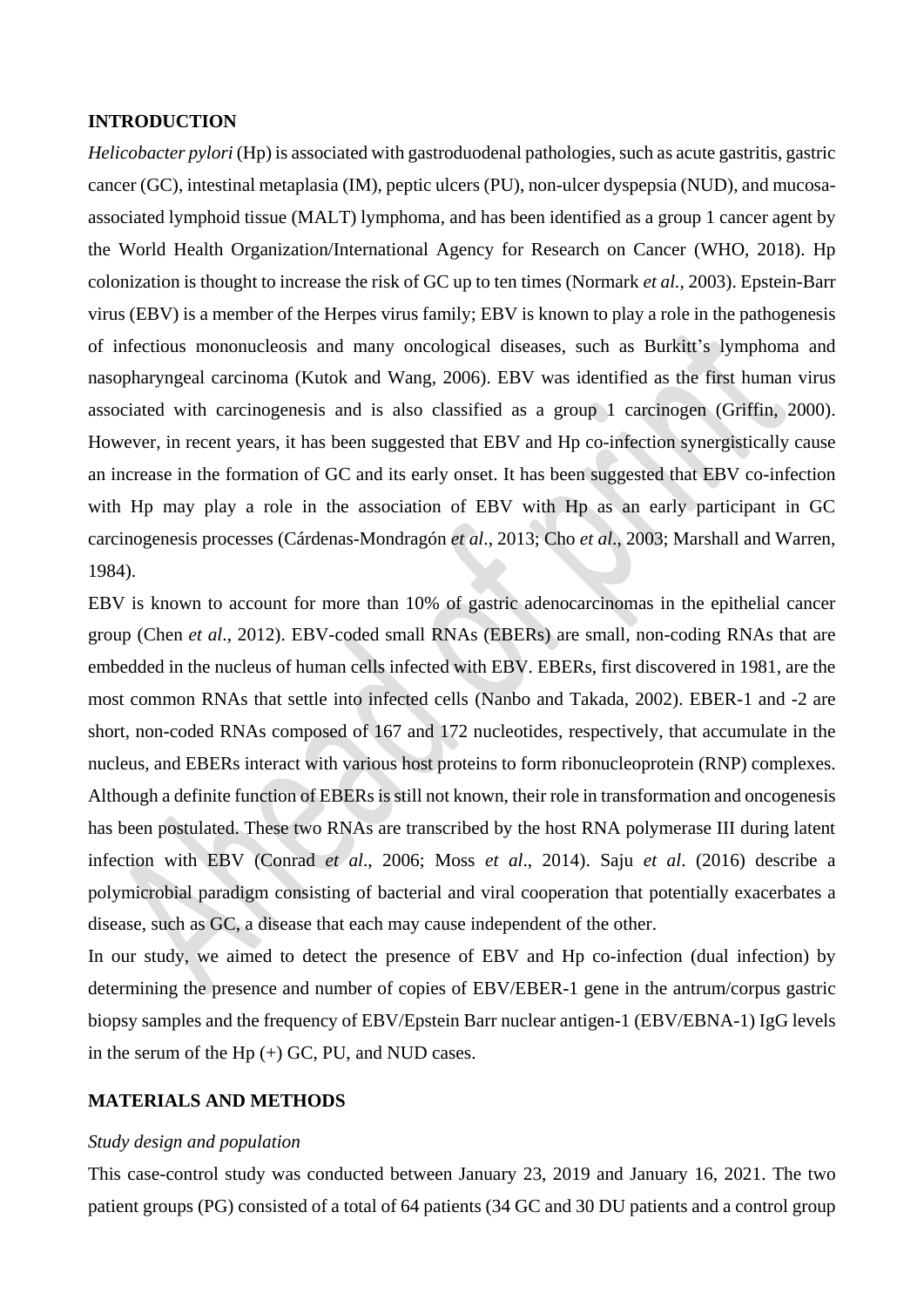consisting of a total of 40 NUD patients) were enrolled in this study. All PG and NUD members had *H. pylori*. The control group was matched with the PG according to the age and gender distribution of the PG ( $p > 0.05$ ). The antrum and corpus biopsy specimens of the PG and control group members were used for molecular studies.

We excluded patients younger than 18 years old, those who had undergone previous gastric surgery or *H. pylori* eradication treatment, and/or had a history of therapy with antibiotics, antisecretory drugs, bismuth salts, or sucralfate in the month prior to sampling.

Two biopsies from the antrum and the corpus were collected in Brucella broth and transferred immediately to the laboratory. Serum samples with EDTA were obtained from venous blood of the participants and stored in a deep freezer at -80°C. They were brought to room temperature on the day of the study and the serum samples were studied within 24 hours. As Christie *et al.,*(1997) reported, GC is rarely seen in people under 55 years of age. However, GC peaks after 55 years of age, and 55 years is recommended as the screening age in noncomplicated dyspepsia cases. The diagnosis of gastroduodenal diseases was made according to clinical, endoscopic, and histopathological examinations and Sydney and World Health Organization (WHO) classifications (Hu *et al*., 2012). GCs are classified as intestinal and diffuse types according to the classification published by WHO in 2010. EBV/VCA IgM was found to be negative and EBV/VCA IgG was found to be 98% (98/100) positive in all of the study and control group cases. The possible time of exposure to the EBV is likely to have occurred in childhood. The patient and control group members had no clinical signs of lymphomonocytosis. The study was approved by the Clinical Research Ethics Board of Istanbul University, Cerrahpasa Faculty of Medicine (Ethical approval; Ethical approval No: 10/05/2018- 171779) and upheld the standards of the Declaration of Helsinki. All patients gave informed consent to participate in the study.

## *Epstein-Barr Nuclear Antigen-1 IgG Test*

EBV/EBNA-1 IgG serum levels of all patients were measured using an automated and open system Triturus device (Triturus, Grifols, Spain) with the EUROIMMUN ANTI-EBNA-1 enzyme-linked immunosorbent assay (ELISA) IgG kit (Medizinische Labordiagnostika AG, Lubeck, Germany). We followed the recommendations of the manufacturer while performing the assays. Results were interpreted in relative unit milliliter (RU/ml) according to the manufacturer's scale:  $(1) < 16$  RU/ml negative,  $(2)$  > 16 to < 22 RU/ml borderline, and  $(3)$  > 22 RU/ml positive.

#### *Detection of Helicobacter pylori*

The presence of Hp was histopathologically determined and antrum and corpus biopsy specimens were used in order to diagnose Hp. They were obtained from the greater curvature of the antrum and the greater curvature of the corpus. In our study, the histochemical analysis (Modified Giemsa)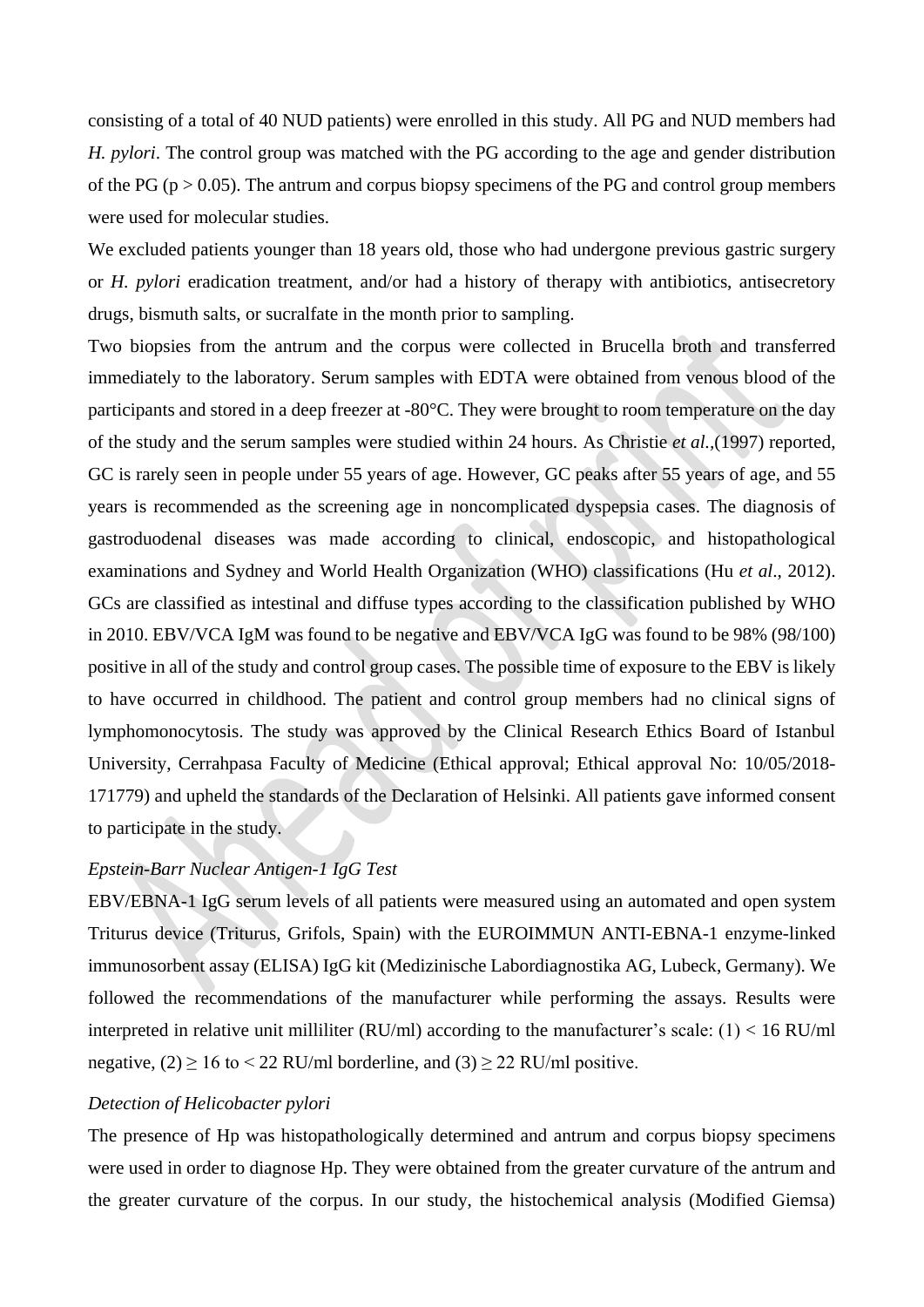method, which is accepted as a reference test in many studies, was used for Hp detection. 5 mm sections were taken from the formaldehyde-fixed paraffin-embedded blocks to be stained histochemically with Giemsa, and staining was performed according to the specified standard procedure as follows: the section was first placed into distilled water and stained with diluted Giemsa. It was washed again with distilled water and dipped in 0.5% acetic acid; excess dye was removed. Then it was rapidly dehydrated. The presence of Hp on the mucosal surfaces in Giemsa-stained sections was investigated and the Hp concentration in the samples was evaluated according to the Sydney System with the degree of inflammation, neutrophil activity, and atrophy. The presence of Hp was classified as mild (covering less than 1/3 of the surface and scattered microorganisms), moderate (mild to severe density) and marked (large clusters of microorganisms that are not scattered, covering more than 2/3 of the surface) (Hu et al., 2012). Histological evaluations were performed by two experienced pathologists from Cerrahpasa Medical Faculty University Hospital. Biopsy samples were then homogenized with the MagNA Lyser Homogenizer (Roche Diagnostics, Basel, Switzerland) device. DNA was isolated from these homogenized samples using the QIAamp DNA Mini Kit (Qiagen GmbH, Germany). In order to verify Hp DNA, the ureC gene region (glmM) of Hp was determined by the real-time polymerase chain reaction (qPCR) method with a Fluorion device (İontek, Turkey) and *H. pylori*-QLS 1.0 kit (İontek, Turkey) device.

### *Detection of EBV*

Viral RNA Isolation Steps from Biopsy Sample. The solution containing the homogenized tissue samples was used as the starting material, and the following isolation protocol was applied using the CANVAX brand HigherPurity™ Viral RNA Extraction Kit (Canvax Biotect, Cordoba, Spain) according to the manufacturer's recommendations. RNA concentration and purity were checked spectrophotometrically (Nanodrop, ThermoScientific, Wilmington, USA). All RNAs were stored at -80°C until the cDNA step.

### *EBER-1 and GAPDH Real-Time PCR*

Determination of EBER-1 and GAPDH by Quantitative Real-Time PCR*:* a First Strand cDNA synthesis kit (Canvax Biotect, Cordoba, Spain) was used to perform cDNA synthesis according to the manufacturer's instructions from 50 ng isolated RNAs. Combined oligo dT and random hexamer protocols were used for cDNA synthesis and cDNAs were stored at -20 °C until qPCR steps. From the samples whose cDNA processing was complete, the qPCR step was then started. The qMAXsen Green qPCR Master Mix-Low Rox-E0531 master mix (Canvax Biotect, Cordoba, Spain) was used to screen the EBER-1 and GAPDH housekeeping control gene region in the samples. Both primer sets and sequences used in the EBER-1 and GAPDH qPCR study are shown in Table 1.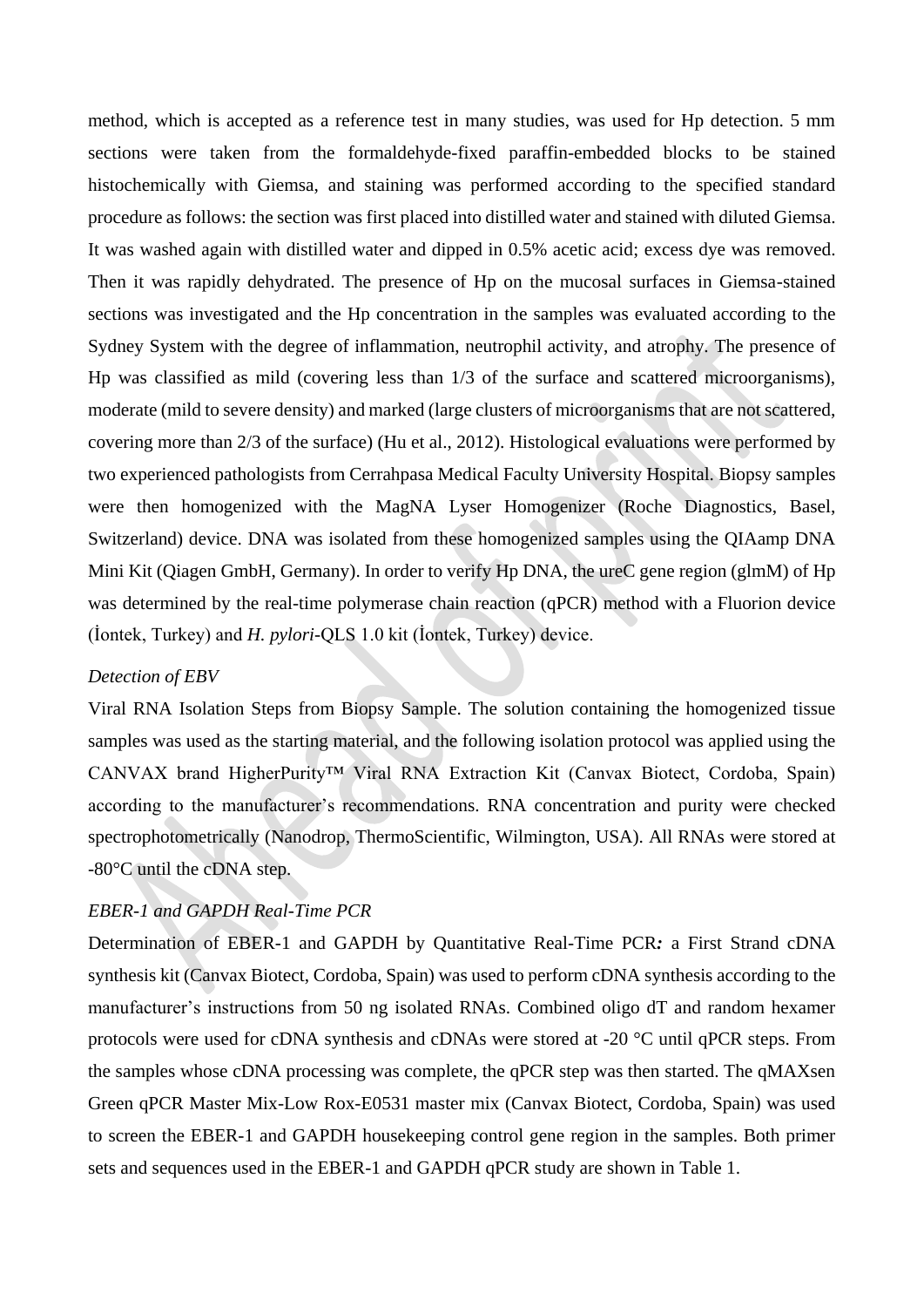PCR content in the first well was used in the EBER qPCR assay and the second well was used in glyceraldehyde 3-phosphate dehydrogenase (GAPDH) qPCR to detect the presence of the EBER-1 mRNA molecule transcribed by the pathogen and GAPDH, respectively. The reaction mixture had a final volume of 20 μL and contained 4.4 μl dH2O, 0.3μl of each oligonucleotide (EBER-R and EBER-F or GAPDH-F and GAPDH-R), 10 μl Green qPCR Master Mix, and 5 μl of cDNA added to both tubes.

The qPCR conditions were as follows: (1) denaturation (one cycle at  $95^{\circ}$ C for 2 min), (2) Amplification (45 cycles at 95°C for 5s, 60°C for 30s (with single acquisition mode)), (3) Melting Curve (95 $\degree$ C for 1 min, 55 $\degree$ C for 1 min and 95 $\degree$ C (with continuous acquisition mode)) and (4) Cooling (40°C for 1 min). All reactions were performed in a LightCycler 480 II (Roche Diagnostics, Mannheim, Germany) real-time PCR instrument.

#### *Quantification of EBER-1 geme expression*

The data obtained from the qPCR assays were analyzed using LightCycler 480 software. The copy numbers of synthetic genes whose copy numbers were known and serial dilution were made were recorded in the program. The determination of the number of copies over the Ct values of the samples was made automatically throughout the program using the formula below:

> 2x number of EBER copies number of human GAPDH copies  $x\,100,000$

### *Statistical analyses*

The SPSS 25.0 (IBM Corporation, Armonk, New York, USA) program was used for statistical analysis. Demographic data and EBV/EBER-1 and EBV/EBNA-1 IgG antibody positivity rates of the study and control groups were shown as categorical variables and expressed as frequency and ratio values (n%). Analysis of variance (ANOVA) was used to compare the study and NUD groups. Chi-square and Fisher's exact tests were applied for comparisons of EBER-1 and EBV/EBNA-1 IgG antibody positivity rates among the categorical variables and NUDs, and the results were expressed as Hochberg corrected p-values. The Kruskal–Wallis analysis was applied to compare the mean of EBV/EBER-1 copy numbers of the study and NUD cases. The results of Kruskal–Wallis nonparametric test were shown as H and p values. After the Kruskal–Wallis non-parametric test was applied, a post-hoc Dunn test was performed for paired comparison analysis. In the context of determining the cause-and-effect relationship with explanatory variables that are suggested to increase the risk of developing GC, EBV/EBER-1 positivity, together with other group variables (age group variables  $\leq 55$  and  $\geq 55$  years] and gender [female/male] parameters) were included as an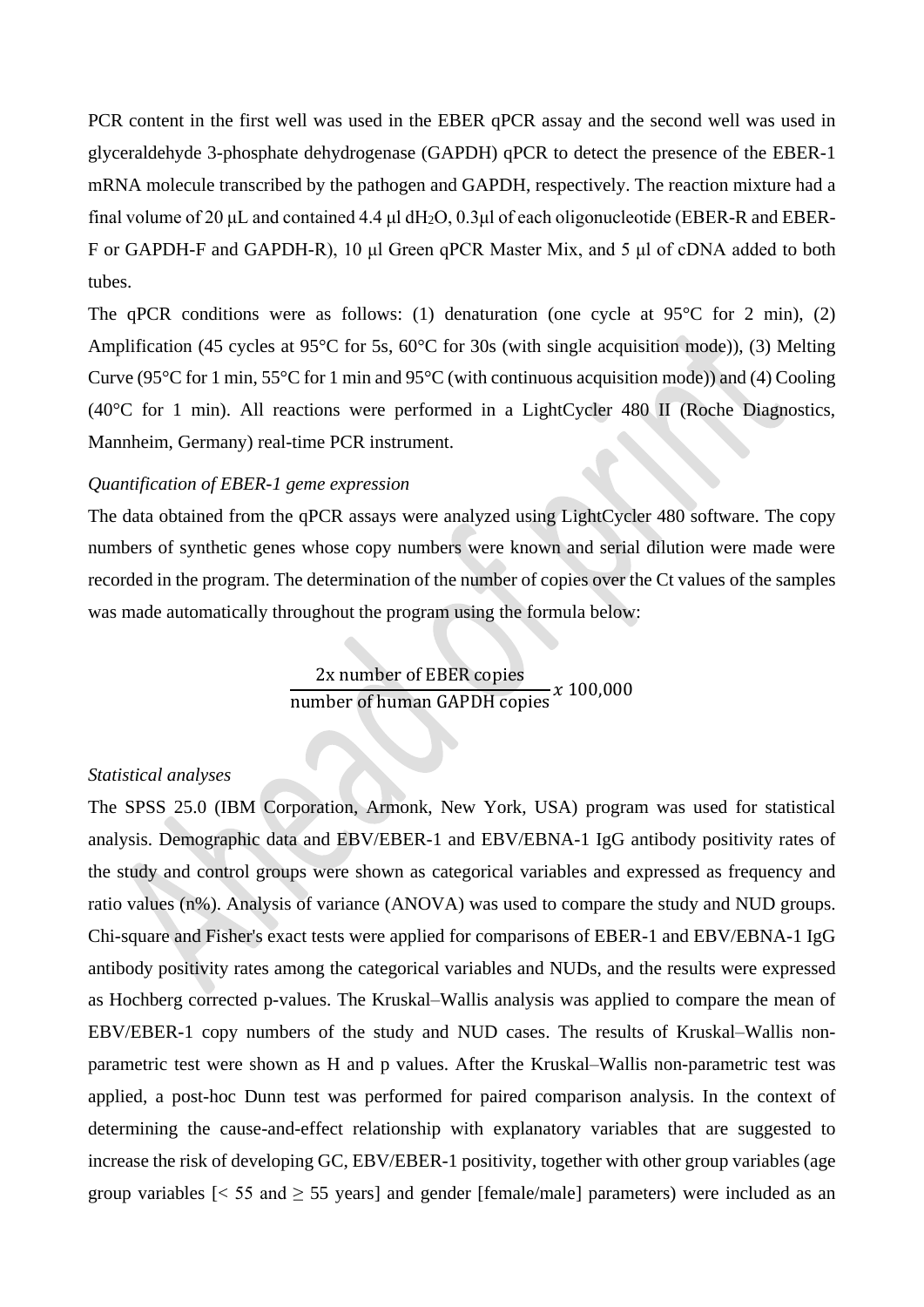independent variable for binary logistic regression (multivariate logistic regression) analysis using the Enter method. Variables were analyzed at 95% confidence level (CI), and  $p < 0.05$  was considered significant.

#### **RESULTS**

The mean  $\pm$  standard deviation (SD) and range of ages (min–max) of the GC, PU, and NUD cases were  $67.71 \pm 8.916$  (43–79),  $60.07 \pm 14.76$  (26–90), and  $60.28 \pm 12.30$  (35–89), respectively. Four out of 17 (23.52%) of GC cases were the diffuse type, 13/17 (76.48%) were the intestinal type, and no mixed type (mixed type) cancer cases were detected. All of the cases in the PU study group were gastric ulcers.

Demographic data, endoscopic-histopathological findings, EBV/EBER-1 positivity rates, and EBV/EBNA-1 IgG qualitative positivity rates of all cases included in the study are shown in Table 2. EBV/EBER-1 copy numbers of cases with EBV/EBER-1 positivity in GC, PU, and NUD groups are shown quantitatively in Table 3.

In our study, categorical investigations were made in terms of the presence of the EBV/EBER-1 gene in the biopsy samples of the study and control groups. In the biopsy samples of the GC cases, the number of cases with EBV/EBER-1 positivity was 12 (35.29%), and EBV-RNA was found in 6.6% (2/30) of cases with PU. EBV/EBER-1 was found to be positive in one (2.5%) out of 40 NUD cases used as the control group. According to these data, there was a significant difference  $(p = 0.001)$ between the cases in the GC cases (35.29%) and the control cases NUD (2.5%) in terms of EBV/EBER-1 positivity. However, no significant difference ( $p = 0.573$ ) was found between the PU group  $(6.6\%)$  and the NUD  $(2.55\%)$  (Table 4).

When the data of the study and control group cases in our study were analyzed in terms of noncategorical variables in another way, mean EBV/EBER-1 copy numbers were  $48,800 \pm 10462$ ,  $876.14 \pm 159.88$ , and  $276.97 \pm 43.79$  for GC, PU, and NUD, respectively. According to the Kruskal-Wallis analysis performed with the GC, PU, and NUD groups in terms of the mean EBV/EBER-1 copy number, a significant difference was found between the groups  $(H = 19.450, p = 0.019)$ . Later, according to the post hoc Dunn analysis that was performed to determine which of the gastroduodenal diseases constituted the study group and the control group, a significant difference between the GC and NUD cases and the other case groups ( $p = 0.019$ ) was found as shown in Table 5.

Categorical investigations were performed to monitor the presence of EBV/EBNA-1 IgG antibody positivity in biopsy samples of study and NUD cases. While the number of cases with EBV/EBNA-1 IgG antibody positivity in serum samples of GC cases was 26 (76.4%), it was also found in 25 (83%) of cases with PU and 35 (87.5%) of NUD cases. Positivity was detected. According to these data, in terms of EBV/EBNA-1 IgG antibody positivity, no significant difference was found between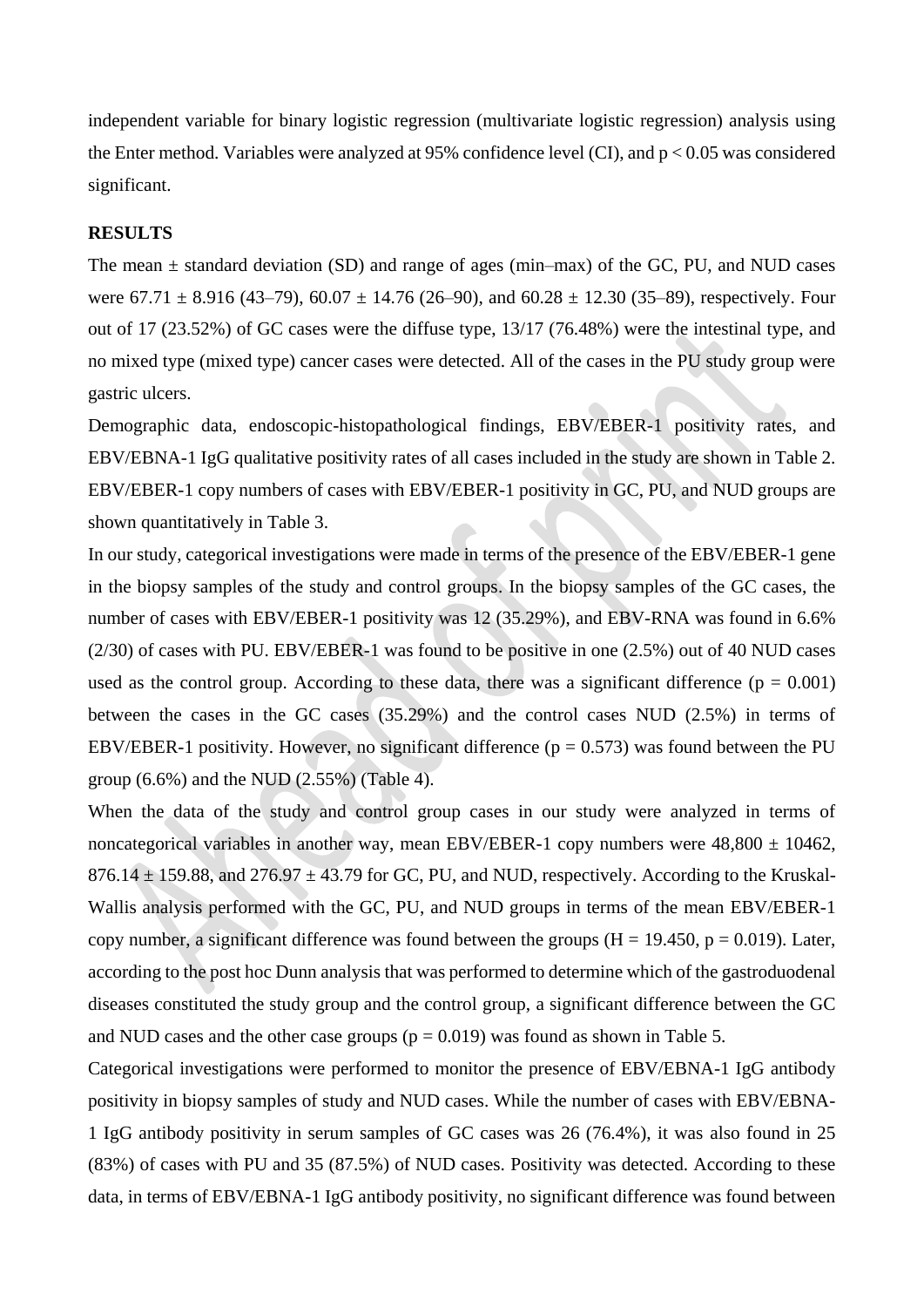the cases with GC and the NUD group ( $p = 0.1455$ ). Similarly, no significant difference was found when comparing PU cases with NUD cases (Table 6). EBV/EBNA-1 IgG level was found to be positive in the blood samples of 11 out of 12 GC cases in which the presence of EBV/EBER-1 gene was found to be positive, while it was found to be negative in one case (GC 07 numbered case). EBV/EBNA-1 IgG level was found to be negative in one of two PU cases (PU33) with EBV/EBER-1 gene positivity, and both EBER-1 gene and EBV/EBNA-1 Ig G were positive in the one CG/NUD case. No significant difference was found in the comparison of the cases with EBV/EBNA-1 IgG and EBV/EBER-1 gene positivity within GC, PU, and NUD group cases ( $p = 0.681$ , 0.310, and 1.00, respectively). No statistical data was calculated for EBV/EBER-1 positivity according to gender (separately in male and females).

Since all EBV/EBER-1 positivity was detected in cases with GC above  $\geq$  55 years of age, the comparison of only  $\geq$  55-year-old GC cases with the NUD group was found to be significant (p = 0.0001), as shown in Table 7.

In GC group cases, EBV/EBER-1 positivity, age group variables  $\ll$  55 and  $>$  55 years old), and gender (female/male) parameters were taken as independent variables to multiple variate logistic regression. While EBV/EBER-1 positivity was found to be significant (odds ration [OR] = 3.319; p  $= 0.001, 95\%$  Cl 1.639–6.720), age  $\ge 55$  years old was found to be significant (OR = 2.331; p = 0.042, 95% Cl 1.030–5.277), as shown in Table 8.

#### **DISCUSSION**

GC is a multifactorial and complex malignant disease although its prevalence varies across countries worldwide, and is one of the few malignant diseases known to play a role in the etiology of infectious agents (such as Hp and EBV) (Piazuelo *et al*., 2010). In this study, EBV/EBER-1 copy numbers were determined as  $48800 \pm 10462$ ,  $876.14 \pm 159.88$ , and  $276.97 \pm 43.79$  for GC, PU, and NUD, respectively. According to the Kruskal–Wallis analysis performed in the GC, PU, and NUD groups in terms of the mean EBV/EBER-1 copy number, a significant difference between the GC and NUD cases was found ( $p = 0.019$ ). The frequency and copy levels of EBV/EBER-1 related to the presence of Hp and EBV co-infection showed a significant difference in GC cases with either the univariate or nonparametric analysis. In addition, when the presence of EBV/EBER-1 and other independent variables (age and gender) in GC cases were evaluated by multivariate analysis, the presence of EBER-1 gene positivity was significant ( $p = 0.001$ ) with an OR of 3.319. When we examined the frequency of EBV/EBNA IgG for the association of  $Hp + GC$  cases with EBV, the frequency of EBNA IgG was determined with a rate of 26 (76.4%) and in NUD cases as 87.5%. As a result of the comparison among the groups, no statistically significant difference was found ( $p = 0.1455$ ).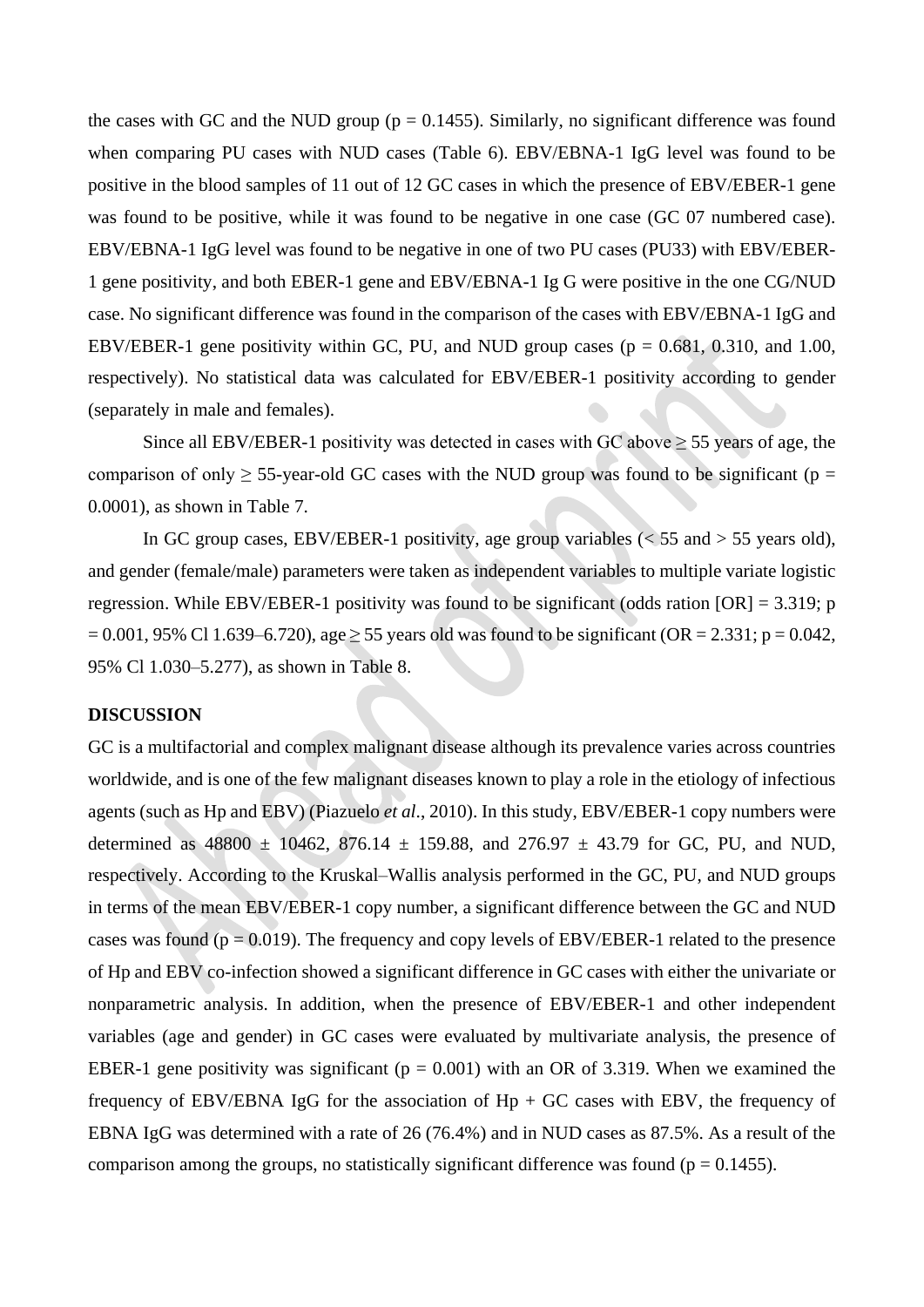In 2008, Lima *et al*. (2008) reported that the EBV/EBER-1 gene region was targeted using the RNA *in-situ* hybridization (ICH) method, and they found the presence of Hp and EBV co-infection in 8.45% of cases with GC. Again, using a qPCR method based on the EBV/EBER-1 region, de Souza *et al*. (2014) found the rate of Hp and EBV co-infection to be 6.9% in the general study and control groups. Hp and EBV coinfection was detected in 1.85% (1/54) of juvenile gastritis patients, 5.4% (2/37) of adult gastritis patients, and 9.6% (12/125) of cases with GC. They found that Hp alone was responsible for 78.4% of these cases, and no statistically significant difference was found between them ( $p > 0.05$ ); as a result, they claimed that Hp and EBV co-infection could not have had a synergistic effect on the formation of GC. Although they used the ICH method for EBER-1 detection (unlike the qPCR that we used), the rate of  $Hp + EBV$  co-infection in GC cases was lower in their findings than in our findings. In India in 2008, Saxena *et al*. (2008)[18] evaluated the presence of EBNA-1 gene in gastric biopsy samples of 62 GC and 241 NUD cases. The presence of EBV-DNA was 50.3% in their whole study population, 46.8% in the GC group, and 29.5% in the NUD. While a significant difference was determined between GC and NUD in terms of the presence of EBV-DNA, the researchers strongly associated EBV-DNA with GC alone or in combination with Hp, similar to our results. In the study of Shukla *et al*. (2011), Hp and EBV co-infection was detected in 40% of the population with general gastroduodenal pathology, and in 54% of the GC group. On the other hand, they found the control group to be  $23\%$  in NUD Hp + cases and reported that there was a strong statistical difference ( $p < 0.001$ ) between them. Their results were in agreement with our results. In 2012, EBV-DNA was detected in 40 (80%) GC cases by Shukla *et al*. (2012) while EBV-DNA was detected in the biopsy samples of 36 (30%) cases in the control group NUD, and they suggested that a highly significant difference (p < 0.001) existed. Shukla *et al*. (2012) suggested that a possible alternative explanation for the higher EBV loads in GC tissues may be due to a simple increase in the number of EBV positive cells, rather than lytic replication. Different studies have suggested that Hp and EBV coinfection may be synergistically more effective in gastric carcinogenesis by playing an active role in modulating the transformation of EBV from the latent to the lytic phase in gastric tissues (de Souza *et al.,* 2014; Saxena *et al*., 2008; Shukla *et al*., 2011). In 2019, del Moral-Hernández *et al*. (2019) conducted a study involving 32 GC and 106 chronic gastritis cases, and found 37.5% (12/32) of the patient group with GC. Their results were similar to the results of our study (35.3%). Hp/EBV coinfection was detected in 25.5% (27/106) of cases with chronic gastritis, and no significant difference between the two groups  $(p > 0.05)$  was found. In conclusion, the researchers suggested that the different rates in the presence of EBV in GC cases may be due to differences in the sensitivity and specificity of the molecular methods used in the studies, the diagnostic processes for the studied cases, and the geographical region.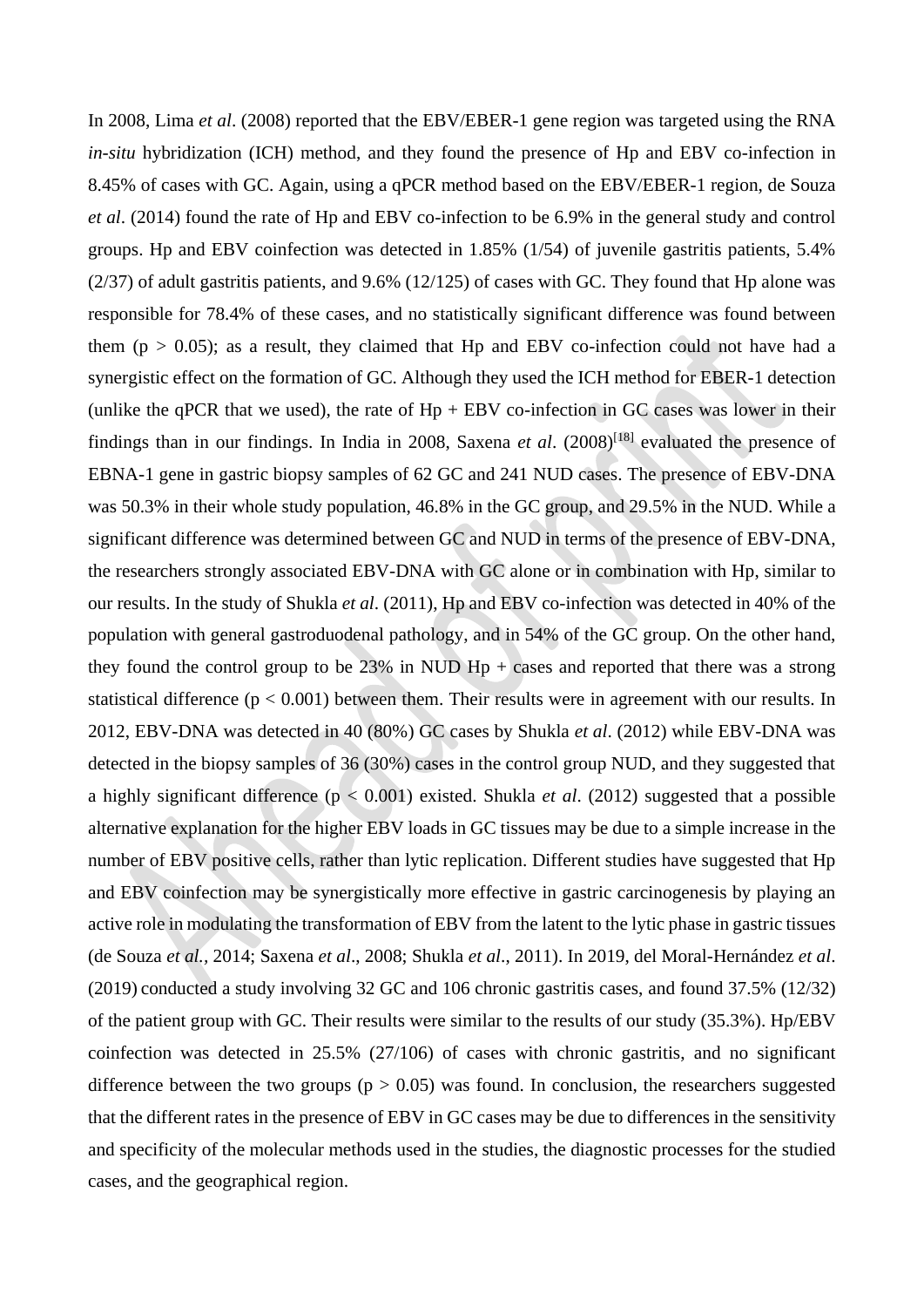Castenada *et al*. (2019) reported EBV and Hp detection in 40 (10.7%) of 375 patients with GC and in two (1.2%) of 165 patients with chronic gastritis; the difference between them was statistically significant ( $p < 0.001$ ), and the estimated risk coefficient OR value was significantly ( $p < 0.011$ ) similar but less so than shown by results. The researchers concluded that Hp and EBV coinfection caused a synergistic increase in Th17-induced proinflammatory interleukin IL-17 cytokine expression and could also have induced a chronic inflammatory process that could damage the gastric mucosa. At the same time, inducing the synthesis of monochloramine would enable Hp to transform EBV from the latent to the lytic stage and cause gastric pathologies. In 2008, in a study conducted by Lima *et al*. (2008) for detecting Hp and EBV co-infection (targeting gene EBER) in gastric pathologies, 71 GC cases were examined and, among the cases, 50 were men and 21 were women. The average age was 56.5 years. Among the 71 patients selected, males dominated with 70.4% (50/71) and 49.3% (35/71) over 65 years old. This result is consistent with our result, which found significant Hp/EBV co-infection in patients over 55 years of age with GC. In our study, age over 55 was also identified as an independent factor that increases the risk of GC in multivariate analysis (OR: 2.331,  $p = 0.042$ ). Although the mechanisms controlling this synergistic interaction are not fully known, various ideas on this issue can be found. For example, in the presence of an Hp infection, monochloramine, an oxidant produced in the stomach, may induce the transformation of EBV from the latent to the lytic phase. Taken together, all of these data may indicate that the progression of EBV to GC occurs via direct or indirect mechanisms: (1) after infection of epithelial cells by expressing viral oncogenes in latent phase and (2) local viral loads due to tissue damage by increasing chronic inflammatory responses (Martínez-López *et al*., 2014).

In hypotheses based on some mechanisms regarding the role of co-infection in gastric carcinogenesis, it has been suggested that an increase in inflammatory responses in Hp and EBV co-infection exist (Castaneda *et al*., 2019). Another hypothesis is based on gene products interaction (phospholipase C [PLCγ] signaling pathway) (Singh *et al*., 2017), and small heterodimer proteins (SHP1 and 2) (Saju *et al*., 2016). A third hypothesis is based on Hp-associated oxidant monochloramine (NH2Cl) in gastric epithelial cells (Minoura-Etoh *et al*., 2006). On the other hand, it has been suggested that proinflammatory cytokines that become active during the development of Hp-induced gastric inflammation may cause an increase in EBV proliferation. For example, Hp-induced interferon γ (IFN-) provides an inflammatory environment that increases disease severity (Allison *et al*., 2013). Including IL-1β, tumor necrosis factor  $\alpha$  (TNF- $\alpha$ ), and IL-8 together with IFN-, IL-6, and IL-13 cause an increase in EBV proliferation and development of severe gastritis associated with EBV and Hp co-infection. This process also induces the production of high levels of proinflammatory cytokines (Cárdenas-Mondragón *et al*., 2013). Based on these observations, IFN-γ levels in the plasma of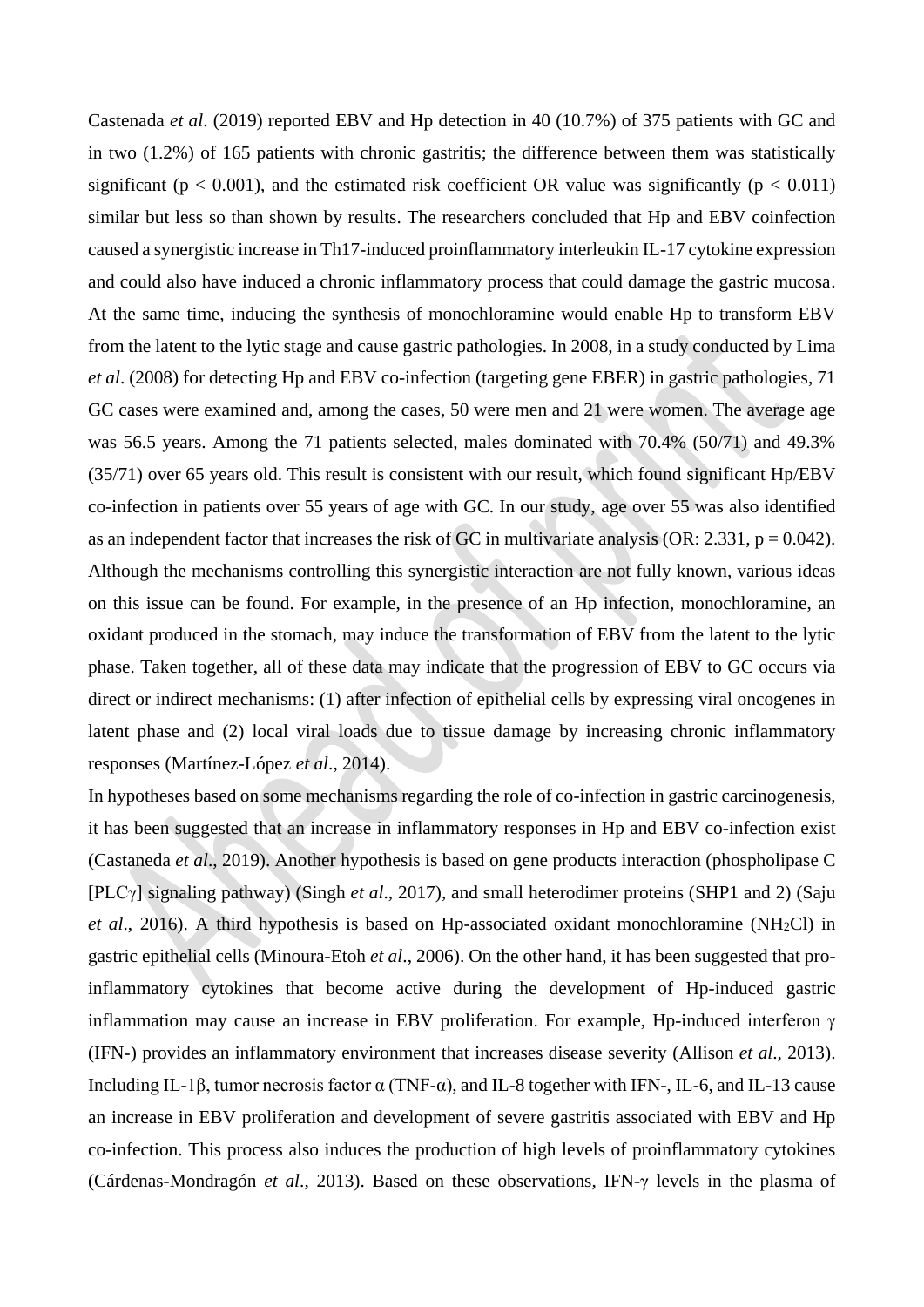patients with GC correlate positively with the level of EBV reactivation (Cárdenas-Mondragón *et al*., 2017).

It has been suggested that Hp causes further enhancement of the inflammatory response in chronic gastritis with proinflammatory cytokines and induces the gastric Th17 response via HP0175 protein, a peptidyl prolyl cis-trans-isomerase. In Hp and EBV co-infections, Hp and EBV can act synergistically and cause an increase in IL-17 expression, leading to an inflammatory process that severely damages the gastric mucosa (Amedei *et al.,* 2014).

It is also known that Hp can cause reactivation of EBV in the latent phase into the lytic phase after formation of monochloramine (NH2Cl). The reactivation of EBV causes more infiltration of B cells loaded with viral particles, which increases the likelihood of epithelial cell infection. Interestingly, tissue samples with EBV and GC show SHP1 hypermethylation with reduced SHP1 expression, and infection of gastric epithelial cells with EBV induces SHP1 promoter hypermethylation, which enhances the phosphorylation-dependent CagA effects (Saju *et al*., 2016). In an *in-vitro* study, it was reported that EBV reactivation occurs via PLCγ signaling and Hp CagA strongly activates PLCγ. As a result of activation and PLCγ signaling pathway induction, EBV reactivation occurs in infected B cells, and both infectious agents activate the-catenin/T cell lymphoid enhance factor (catenin/TCF-4) pathway, which are transforming factors in stomach cells (Singh *et al*., 2017). Saju *et al*. (2016) demonstrated that the SHP1 protein, a host phosphatase, dephosphorylates Cag A, thus preventing its oncogenic activity. The SHP1 protein is a negative regulator of Cag A phosphorylation. However, Hp and EBV co-infection causes methylation of SHP1 and prevents it from dephosphorylating Cag A, thus leading to an increase in the oncogenic potential of Cag A. Phosphorylated CagA with tyrosine interacts with SHP2 (protein with oncogenic properties), after which SHP2 displays oncogenic properties. On the other hand, infection of gastric epithelial cells with EBV disrupts CagA tyrosine dephosphorylation with SHP1 and induces epigenetic silencing of SHP1; consequently, CagA interacts more with SHP2 and causes the pathway to shift toward more SHP2. This process then causes an increase in oncogenic activity.

Some limitations of this study can be noted. We can state that the current number of cases in our study was insufficient to reach a statistically relevant result. In addition, the lytic or latent stage of EBV could not be analyzed in the presence of Hp infection, and due to ethical concerns biopsies could not be obtained from people with a normal gastrointestinal system. The fact that Hp and EBV co-infection in healthy people cannot be compared with co-infection in patients with gastric pathologies is the most important limitation of this and other similar studies. The PCR method cannot distinguish between EBV in epithelial cells and EBV infiltrating into tissue samples from EBV-infected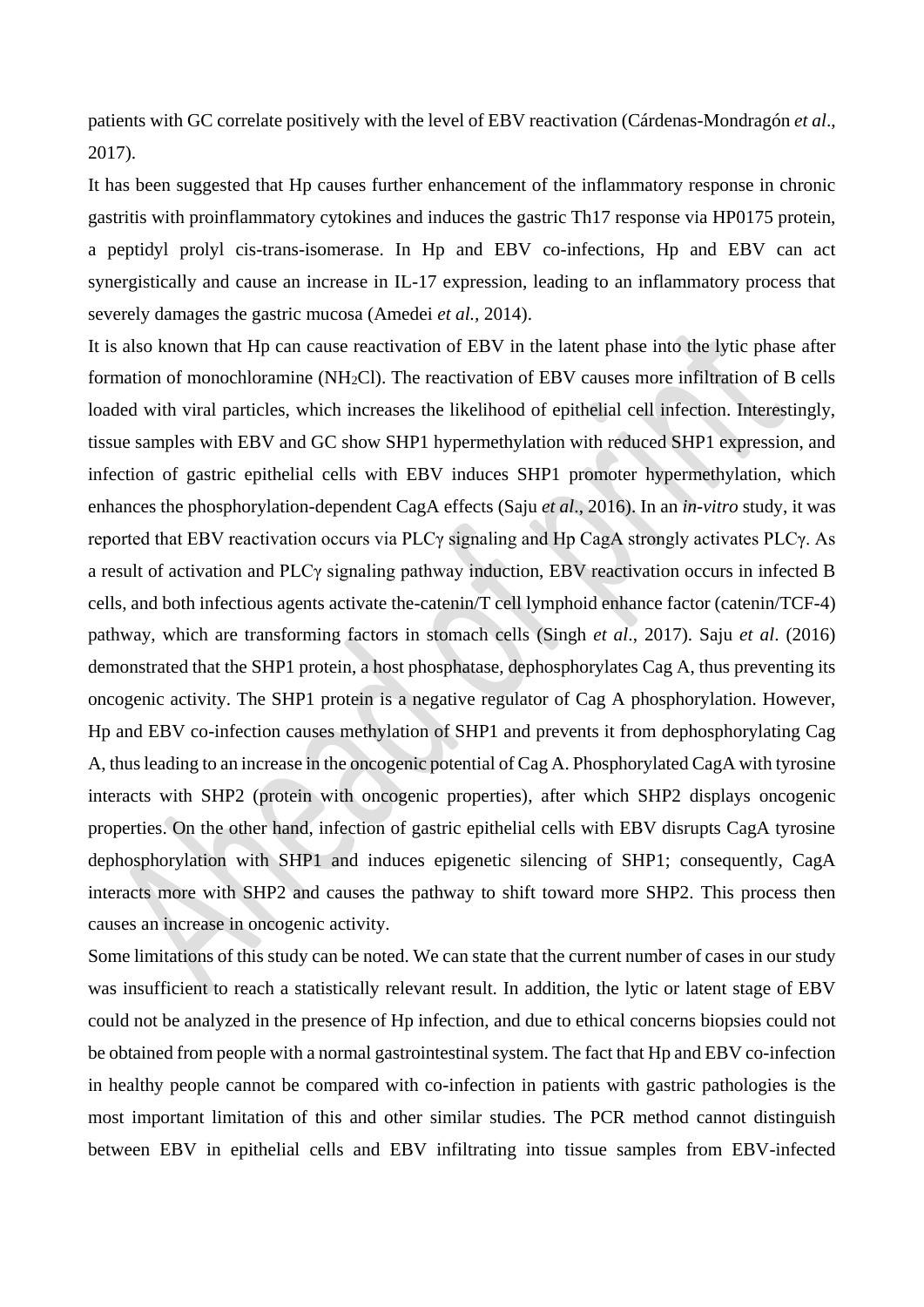lymphocytes. In addition, although we found EBV/EBER-1 positivity in tissues with GC, we could not verify it by *in-situ* hybridization due to insufficient funds.

Although we had a small number of GC cases in our study, it can be claimed that the estimated risk created by the synergistic effect based on the addition of EBV increased 3.3 times in the presence of Hp in GC. However, it may not be correct to state this very assertively and precisely with these few fact-control data, and it is still early to reach a plausible conclusion with this minimal amount of data. However, there are many questions about whether each factor initiates the carcinogenesis process in Hp and EBV co-infection, alone or with a synergistic effect. In addition, we think that the clear definition of the synergy between Hp and EBV with all its aspects has important implications for managing the diagnosis, prognosis, and treatment of GC and gastroduodenal patient populations in different geographic regions and for identifying individuals with a high risk of possible polymicrobial-based GC. EBV seropositivity and the risk of contracting EBV in Turkey and other countries are extremely high. Defining the combination of Hp and EBV in GC pathogenesis may have particularly strong predictive potential that can lead to the development of non-invasive tests for the vast majority of individuals infected with both Hp and EBV. We suggest that new data that may emerge as a result of this study and similar studies investigating Hp and EBV coinfection on this dual etiopathogenesis proposed in the development of GC and DU may change views in prediagnosis and treatment approaches toward possible polymicrobial pathogenesis of gastroduodenal diseases. However, Hp and EBV coinfection may not be very common in different populations. In addition, we suggest that our preliminary research data will encourage the development of large-series casecontrol study models based on new or developed methods which will be aimed at demonstrating the molecular-based physiological possible synergistic (cross-talk) relationship of Hp and EBV inside and outside the gastric epithelium and their mutual interactions with host immune responses.

**Acknowledgments:** This study was supported by the Istanbul University-Cerrahpasa Research Fund, No. TSA-2019-33894.

**Conflicts of interest:** The authors declare no conflicts of interest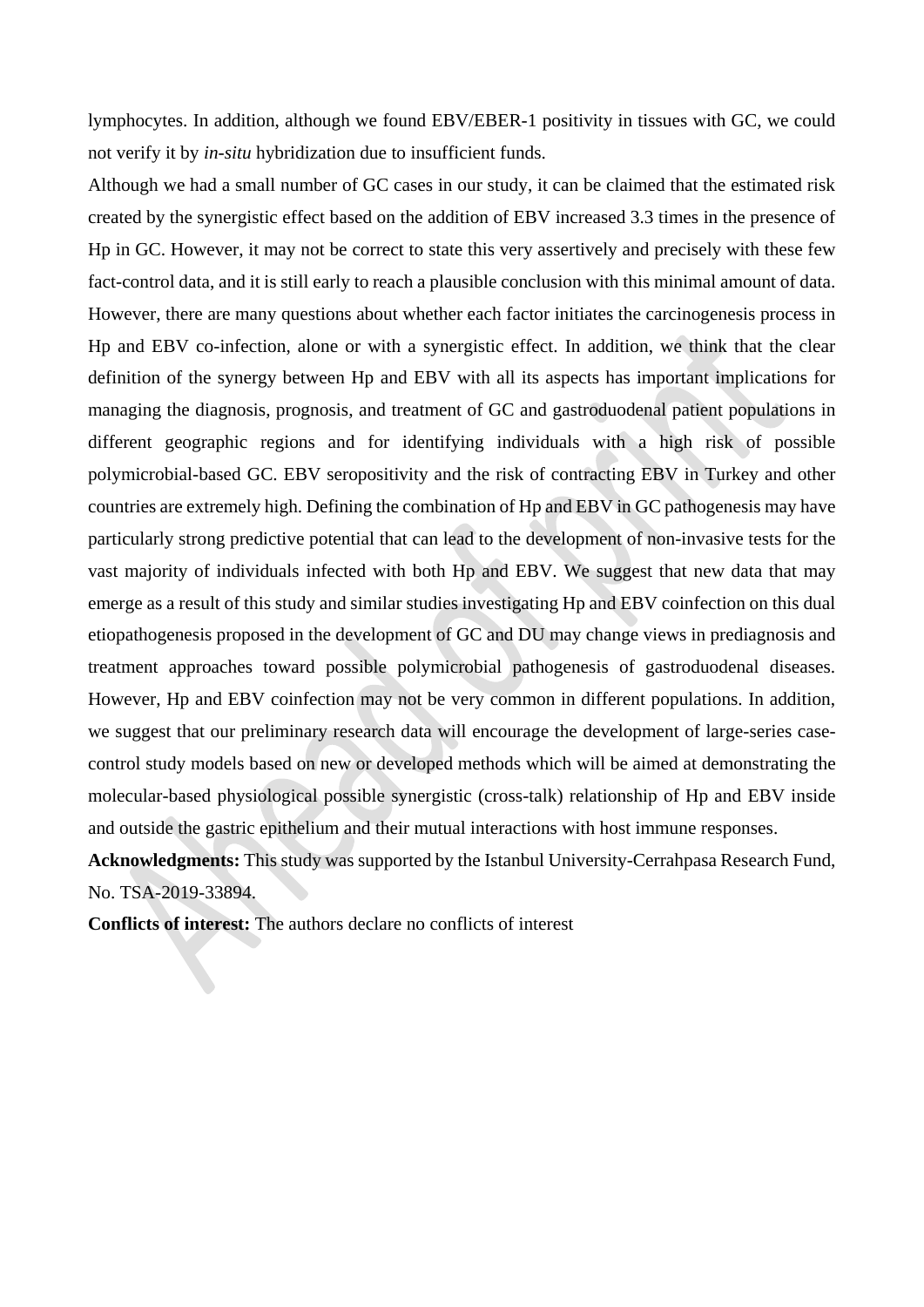#### **REFERENCES**

Allison CC, Ferrand J, McLeod L, Hassan M, Kaparakis-Liaskos M, *et al.* (2013). Nucleotide oligomerization domain 1 enhances IFN-γ signaling in gastric epithelial cells during *Helicobacter pylori* infection and exacerbates disease severity. J Immunol. 190:3706-3715.

Amedei A, Munari F, Bella CD, Niccolai E, Benagiano M, *et al.* (2014). *Helicobacter pylori* secreted peptidyl prolyl cis, trans-isomerase drives Th17 inflammation in gastric adenocarcinoma. Intern Emerg Med. 9:303-309.

Cárdenas-Mondragón MG, Carreón-Talavera R, Camorlinga-Ponce M, Gomez-Delgado A, Torres J, *et al.* (2013). Epstein Barr virus and *Helicobacter pylori* co-infection are positively associated with severe gastritis in pediatric patients. PLoS One. 8:e62850.

Cárdenas-Mondragón MG, Torres J, Sánchez-Zauco N, Gómez-Delgado A, Camorlinga-Ponce M, *et al*. (2017). Elevated Levels of Interferon-γ Are Associated with High Levels of Epstein-Barr Virus Reactivation in Patients with the Intestinal Type of Gastric Cancer. J Immunol Res. 2017:7069242.

Castaneda CA, Castillo M, Chavez I, Barreda F, Suarez N, *et al*. (2019). Prevalence of *Helicobacter pylori* Infection, Its Virulent Genotypes, and Epstein-Barr Virus in Peruvian Patients With Chronic Gastritis and Gastric Cancer. J Glob Oncol. 5:1-9.

Chen JN, He D, Tang F, Shao CK. (2012). Epstein-Barr virus-associated gastric carcinoma: a newly defined entity. J Clin Gastroenterol. 46:262-271.

Cho HJ, Kim JY, Yoo J, Lee SS. (1984). Gastric carcinoma with lymphoid stroma: incidence of EBV and Helicobacter pylori infection. Appl Immunohistochem Mol Morphol. 2003;11:149-152. 7 Marshall BJ, Warren JR. Unidentified curved bacilli in the stomach of patients with gastritis and peptic ulceration. Lancet. 1:1311-5.

Christie J, Shepherd NA, Codling BW, Valori RM. (1997). Gastric cancer below the age of 55: implications for screening patients with uncomplicated dyspepsia. Gut. 41:513-517.

Conrad NK, Fok V, Cazalla D, Borah S, Steitz JA. (2006).The challenge of viral snRNPs. Cold Spring Harb Symp Quant Biol. 71:377-384.

de Souza CR, de Oliveira KS, Ferraz JJ, Leal MF, Calcagno DQ, *et al*. (2014).. Occurrence of *Helicobacter pylori* and Epstein-Barr virus infection in endoscopic and gastric cancer patients from Northern Brazil. BMC Gastroenterol. 14:179.

Del Moral-Hernández O, Castañón-Sánchez CA, Reyes-Navarrete S, Martínez-Carrillo DN, Betancourt-Linares R, *et al.* (2019). Multiple infections by EBV, HCMV and *Helicobacter pylori*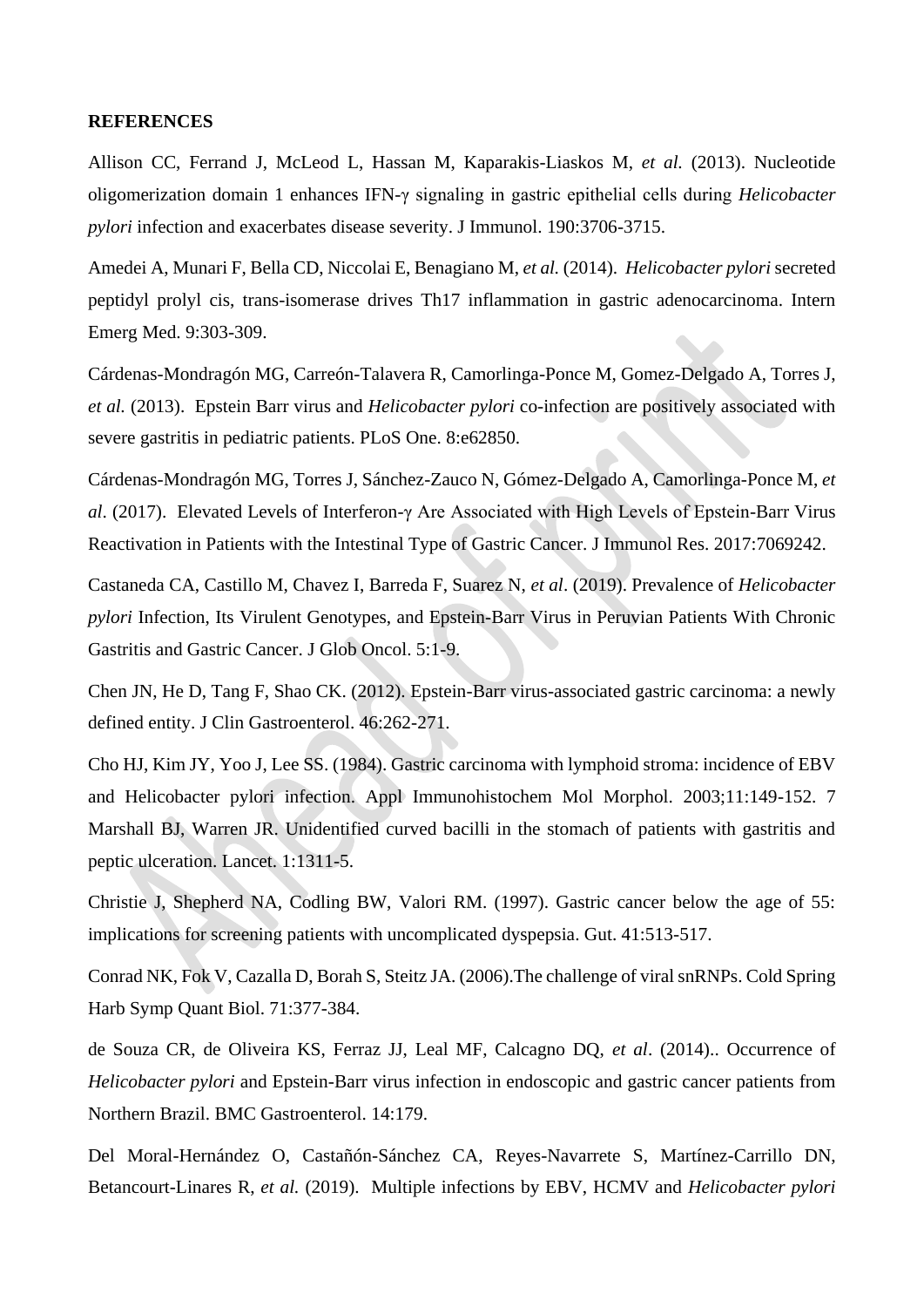are highly frequent in patients with chronic gastritis and gastric cancer from Southwest Mexico: An observational study. Medicine (Baltimore). 98:e14124

Griffin BE. (2000). Epstein-Barr virus (EBV) and human disease: facts, opinions and problems. Mutat Res. 462:395-405.

Hu B, El Hajj N, Sittler S, Lammert N, Barnes R, *et al*. (2012). Gastric cancer: Classification, histology and application of molecular pathology. J Gastrointest Oncol. 3:251-61.

Kutok JL, Wang F. (2006).Spectrum of Epstein-Barr virus-associated diseases. Annu Rev Pathol. 1:375-404.

Lima VP, de Lima MA, André AR, Ferreira MV, Barros MA, *et al.* (2008). *H pylori* (CagA) and Epstein-Barr virus infection in gastric carcinomas: correlation with p53 mutation and c-Myc, Bcl-2 and Bax expression. World J Gastroenterol. 14:884-891.

Martínez-López JL, Torres J, Camorlinga-Ponce M, Mantilla A, Leal YA, *et al.* (2014). Evidence of Epstein-Barr virus association with gastric cancer and non-atrophic gastritis. Viruses. 6:301-318.

Minoura-Etoh J, Gotoh K, Sato R, Ogata M, Kaku N, *et al.* (2006). *Helicobacter pylori*-associated oxidant monochloramine induces reactivation of Epstein-Barr virus (EBV) in gastric epithelial cells latently infected with EBV. J Med Microbiol. 55:905-911.

Moss WN, Lee N, Pimienta G, Steitz JA. (2014). RNA families in Epstein-Barr virus. RNA Biol. 11:10-17.

Nanbo A, Takada K. (2002). The role of Epstein-Barr virus-encoded small RNAs (EBERs) in oncogenesis. Rev Med Virol. 12:321-6.

Normark S**,** Nilsson C, Normark BH, Hornef MW. (2003).Persistent infection with *Helicobacter pylori* and the development of gastric cancer. Adv Cancer Res. 90:63-89.

Piazuelo MB, Epplein M, Correa P. (2010). Gastric cancer: an infectious disease. Infect Dis Clin North Am. 24:853-69.

Saju P, Murata-Kamiya N, Hayashi T, Senda Y, Nagase L, *et al.* (2016). Host SHP1 phosphatase antagonizes *Helicobacter pylori* CagA and can be downregulated by Epstein-Barr virus. Nat Microbiol. 1:16026.

Saxena A, Nath Prasad K, Chand Ghoshal U, Krishnani N, Roshan Bhagat M, et al. (2008). Association of *Helicobacter pylori* and Epstein-Barr virus with gastric cancer and peptic ulcer disease. Scand J Gastroenterol. 3:669-674.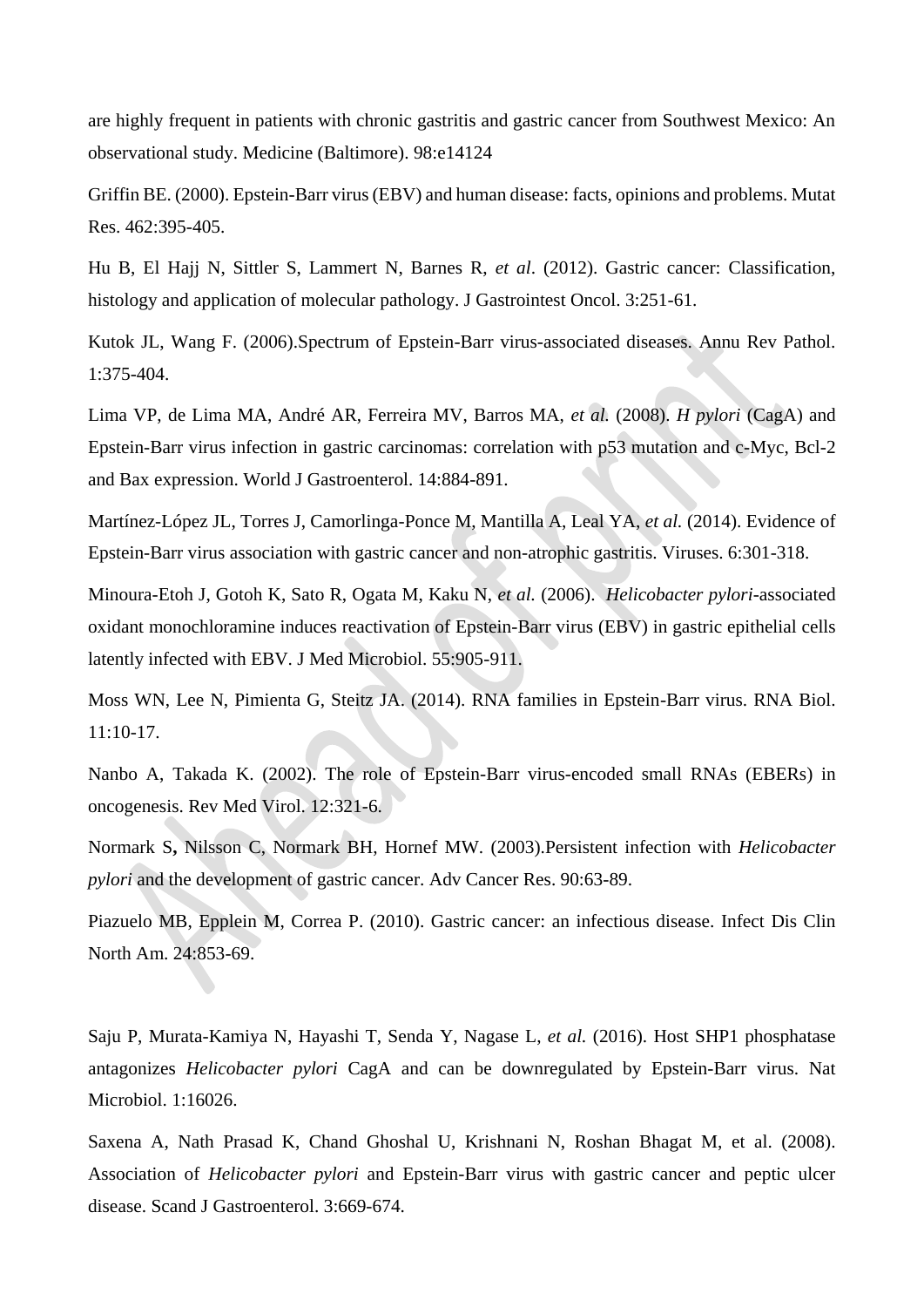Shukla SK, Prasad KN, Tripathi A, Singh, A., Saxena, A., Ghoshal, U. C., *et al.* (2011). Epstein-Barr virus DNA load and its association with *Helicobacter pylori* infection in gastroduodenal diseases. Braz J Infect Dis. 15:583-590.

Shukla SK, Prasad KN, Tripathi A, Ghoshal UC, Krishnani N, Husain N. (2012). Expression profile of latent and lytic transcripts of epstein-barr virus in patients with gastroduodenal diseases: a study from northern India. J Med Virol. 84:1289-1297.

Singh S, Jha HC. (2017). Status of Epstein-Barr virus coinfection with *Helicobacter pylori* in gastric cancer. J Oncol. 3456264.

WHO. World Health Organization. Cancer. 12 September 2018. Available from: URL: <http://www.who.int/mediacentre/factsheets/fs297/en/>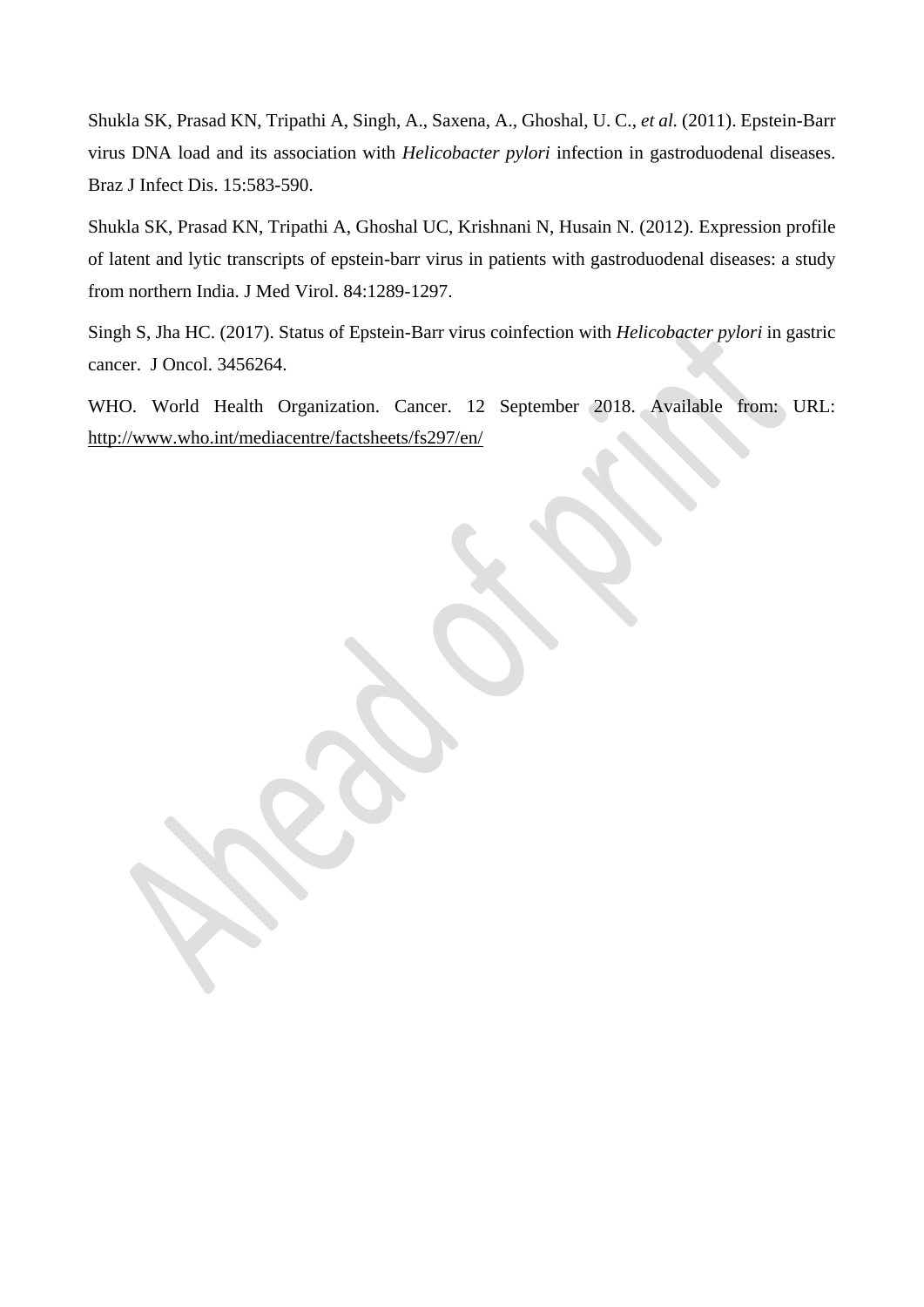# **Tables**

| Primer or Probe Sequence |                                             | Tm              | GC (%) |
|--------------------------|---------------------------------------------|-----------------|--------|
| Name                     |                                             | $({}^{\circ}C)$ |        |
| <b>EBER-Forward</b>      | GAG GTT TTG CTA GGG AGG AGA                 | 58              | 52     |
| <b>EBER-Reverse</b>      | CGG ACC ACC AGC TGG TA                      | 58              | 65     |
|                          | GAPDH-Forward   ACA CTC ACT CTT CTA CCT TTG | 60              | 52     |
| GAPDH-Reverse            | LCAA ATT CAT TGT CGT ACC AG                 | 60              | 58     |

*Table 1. Primer sets and primer sequences used in the EBER and GAPDH Real-time PCR study*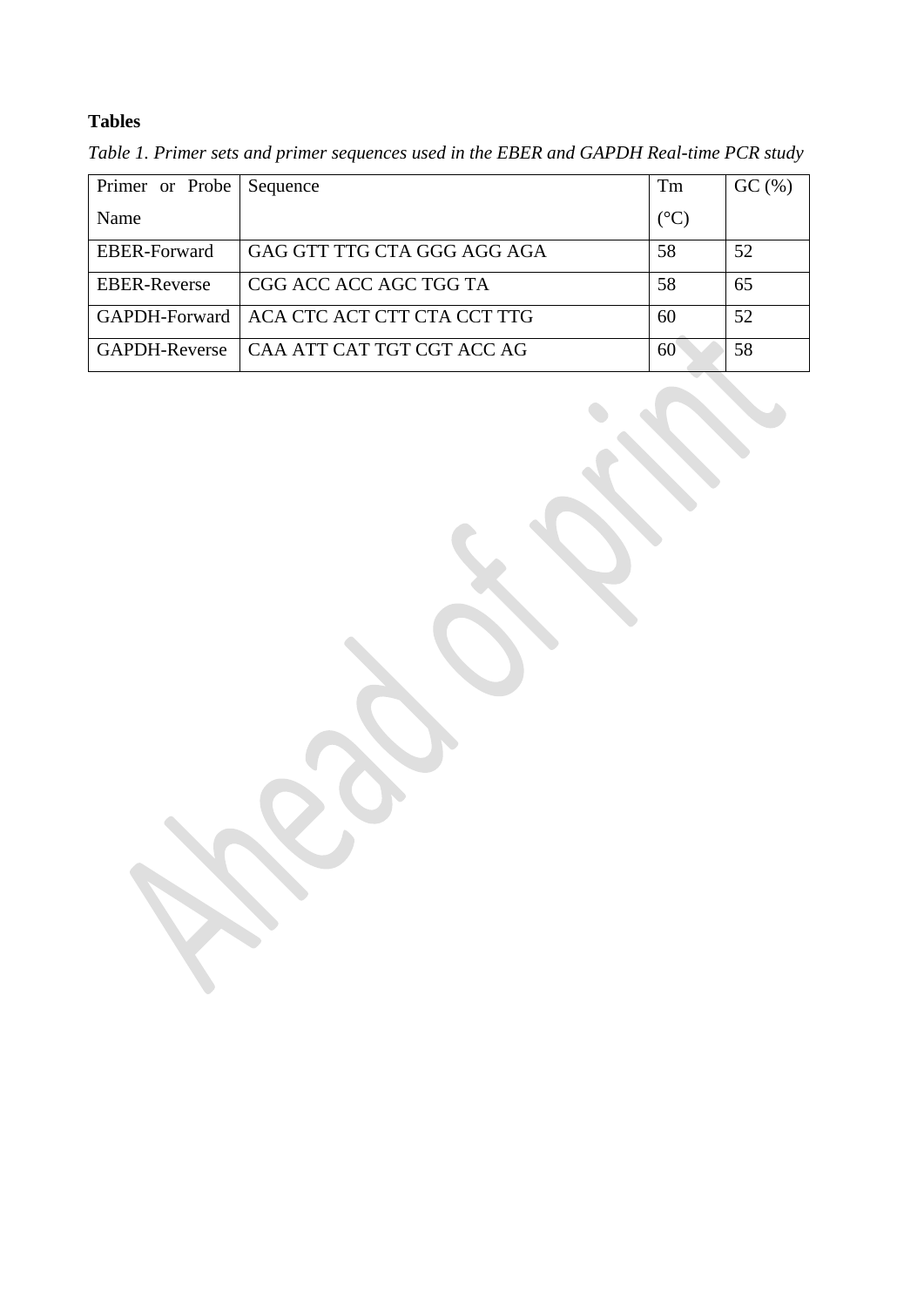| Demographic Data<br>and<br>Laboratory                     | <b>Study Groups</b>                                                                 | <b>Control Group</b>                                    |                                     |
|-----------------------------------------------------------|-------------------------------------------------------------------------------------|---------------------------------------------------------|-------------------------------------|
| <b>Findings</b>                                           | Gastric<br>Cancer<br>(GC)                                                           | <b>Peptic Ulcer Disease</b><br>(PUD)                    | <b>Non-Ulcer</b><br>Dyspepsia (NUD) |
| Subject (n)                                               | 34                                                                                  | 30                                                      | 40                                  |
| <b>Mean</b><br>Age<br>(min-max)                           | 67.71<br>8.91<br>土<br>$(43-79)$                                                     | 60.07<br>14.76<br>$\pm$<br>$(26-90)$                    | 60.28<br>12.30<br>士<br>$(35-89)$    |
| <b>Gender</b><br>(%)<br><b>Male</b><br>Female (%)         | 22<br>$(64.7\%)$<br>12 (35.3%)                                                      | (40%)<br>12<br>18 (60%)                                 | 18<br>(45%)<br>22 (55%)             |
| <b>Site of Involvement</b><br>$n\left(\frac{6}{6}\right)$ | Diffuse<br><b>Type</b><br>8/34(23.5%)<br>Intestinal<br><b>Type</b><br>26/34 (76.4%) |                                                         |                                     |
| <b>Peptic Ulcer Site</b>                                  |                                                                                     | Gastric Ulcer 30/30<br>$(100\%)$<br>Duodenal Ulcer 0/30 |                                     |
| $Hp (+) (n; %)$                                           | 34 (100%)                                                                           | 30 (100%)                                               | 40 (100%)                           |
| <b>EBV/EBER-1</b><br><b>GENE REGION</b><br>$(+)$ (n%)     | $12(35.2\%)$                                                                        | $2(6.6\%)$                                              | $1(2.5\%)$                          |
| <b>EBV/EBER-1</b><br>$IgG(+)$ (n%)                        | 26 (76.4%)                                                                          | 25 (83%)                                                | 35 (87.5%)                          |

*Table 2. Demographic data and laboratory findings (endoscopic, histopathological and microbiological findings) of the study and control groups*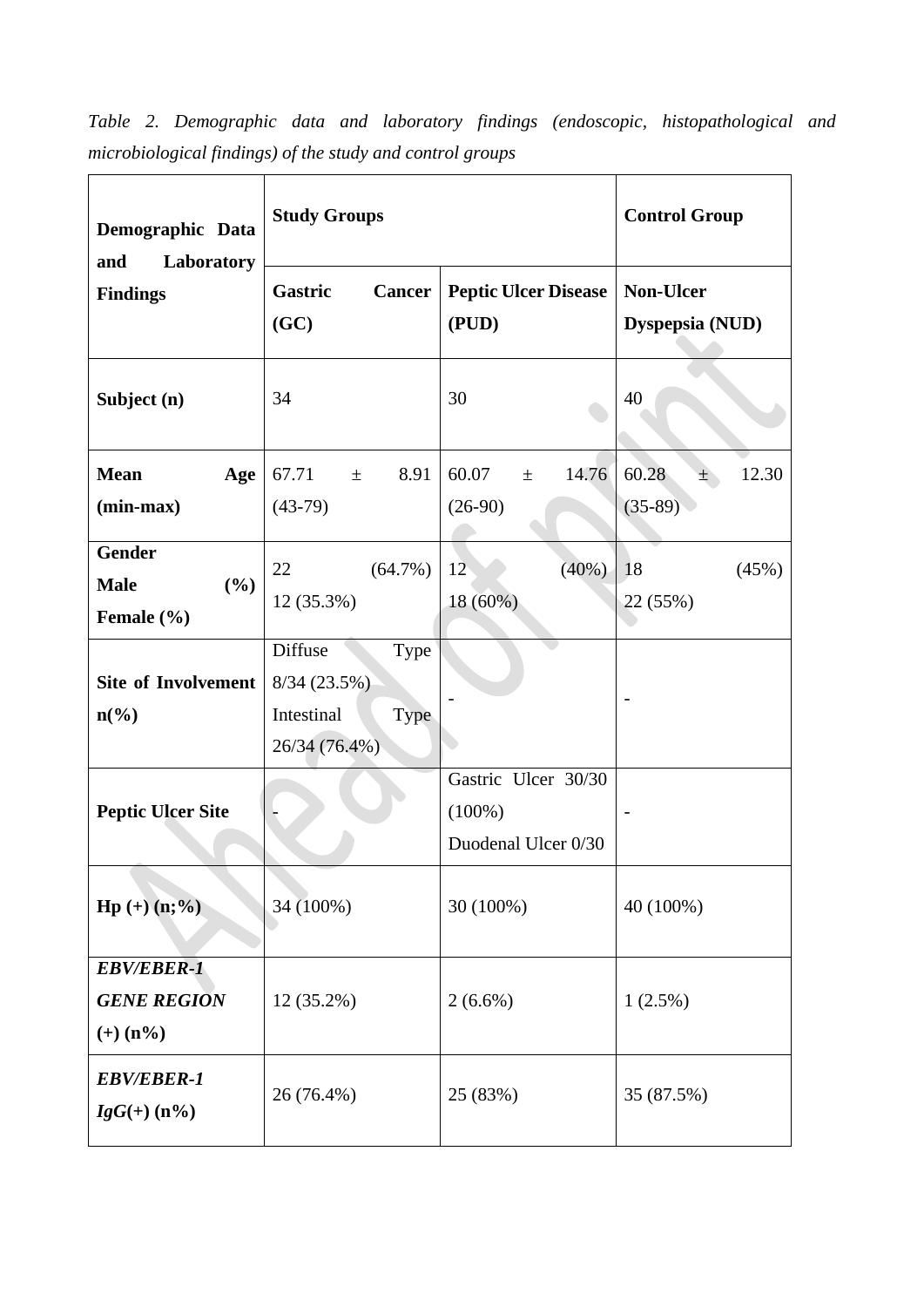| <b>Group cases</b><br><b>Number</b><br>Log <sub>10</sub><br>Log <sub>10</sub><br>(copy/100000 cell)<br>4.69<br>3.60<br>GC02<br>$\rm ND$<br>2.68<br>GC03<br>$\rm ND$<br>2.72<br>GC04<br>${\rm ND}$<br>3.00<br>GC 05<br>3.67<br>2,98<br>GCO6<br>2.76<br>$\rm ND$<br>GC 07<br>3.61<br>2.92<br>$\rm GC08$<br>2.83<br>ND<br>GC09<br>$\rm ND$<br>2.75<br>$\rm ND$<br>2,89<br><b>GC</b> 11<br>3.53<br>2.94<br>4.59<br>2.87<br>ND<br>2.84<br>3.14<br>2,86<br>3.27<br>2.88<br>ND<br>2.93<br>GC17<br>3.29<br>ND.<br>GC 18<br>3.57<br>4.60<br>GC19<br>ND<br>3,74<br>GC20<br><b>ND</b><br>2.83<br>GC21<br>3.39<br>4,45<br>GC22<br>$\rm ND$<br>3.26<br>GC23<br>ND<br>2.50<br>GC24<br>${\rm ND}$<br>2.60<br>GC25<br>ND<br>3.45<br>GC26<br>${\rm ND}$<br>2.94<br>4.58<br>3.51<br>GC28<br>ND<br>3.59<br>GC29<br>4.31<br>3.37 | Study and Control   EBV/EBER-1 | $Copy \vert$ | <b>GAPDH Copy Number</b> |
|--------------------------------------------------------------------------------------------------------------------------------------------------------------------------------------------------------------------------------------------------------------------------------------------------------------------------------------------------------------------------------------------------------------------------------------------------------------------------------------------------------------------------------------------------------------------------------------------------------------------------------------------------------------------------------------------------------------------------------------------------------------------------------------------------------------|--------------------------------|--------------|--------------------------|
|                                                                                                                                                                                                                                                                                                                                                                                                                                                                                                                                                                                                                                                                                                                                                                                                              |                                |              |                          |
|                                                                                                                                                                                                                                                                                                                                                                                                                                                                                                                                                                                                                                                                                                                                                                                                              |                                |              |                          |
|                                                                                                                                                                                                                                                                                                                                                                                                                                                                                                                                                                                                                                                                                                                                                                                                              | $GC$ 01                        |              |                          |
|                                                                                                                                                                                                                                                                                                                                                                                                                                                                                                                                                                                                                                                                                                                                                                                                              |                                |              |                          |
|                                                                                                                                                                                                                                                                                                                                                                                                                                                                                                                                                                                                                                                                                                                                                                                                              |                                |              |                          |
|                                                                                                                                                                                                                                                                                                                                                                                                                                                                                                                                                                                                                                                                                                                                                                                                              |                                |              |                          |
|                                                                                                                                                                                                                                                                                                                                                                                                                                                                                                                                                                                                                                                                                                                                                                                                              |                                |              |                          |
|                                                                                                                                                                                                                                                                                                                                                                                                                                                                                                                                                                                                                                                                                                                                                                                                              |                                |              |                          |
|                                                                                                                                                                                                                                                                                                                                                                                                                                                                                                                                                                                                                                                                                                                                                                                                              |                                |              |                          |
|                                                                                                                                                                                                                                                                                                                                                                                                                                                                                                                                                                                                                                                                                                                                                                                                              |                                |              |                          |
|                                                                                                                                                                                                                                                                                                                                                                                                                                                                                                                                                                                                                                                                                                                                                                                                              |                                |              |                          |
|                                                                                                                                                                                                                                                                                                                                                                                                                                                                                                                                                                                                                                                                                                                                                                                                              | GC10                           |              |                          |
|                                                                                                                                                                                                                                                                                                                                                                                                                                                                                                                                                                                                                                                                                                                                                                                                              |                                |              |                          |
|                                                                                                                                                                                                                                                                                                                                                                                                                                                                                                                                                                                                                                                                                                                                                                                                              | GC 12                          |              |                          |
|                                                                                                                                                                                                                                                                                                                                                                                                                                                                                                                                                                                                                                                                                                                                                                                                              | GC13                           |              |                          |
|                                                                                                                                                                                                                                                                                                                                                                                                                                                                                                                                                                                                                                                                                                                                                                                                              | GC14                           |              |                          |
|                                                                                                                                                                                                                                                                                                                                                                                                                                                                                                                                                                                                                                                                                                                                                                                                              | GC 15                          |              |                          |
|                                                                                                                                                                                                                                                                                                                                                                                                                                                                                                                                                                                                                                                                                                                                                                                                              | GCl6                           |              |                          |
|                                                                                                                                                                                                                                                                                                                                                                                                                                                                                                                                                                                                                                                                                                                                                                                                              |                                |              |                          |
|                                                                                                                                                                                                                                                                                                                                                                                                                                                                                                                                                                                                                                                                                                                                                                                                              |                                |              |                          |
|                                                                                                                                                                                                                                                                                                                                                                                                                                                                                                                                                                                                                                                                                                                                                                                                              |                                |              |                          |
|                                                                                                                                                                                                                                                                                                                                                                                                                                                                                                                                                                                                                                                                                                                                                                                                              |                                |              |                          |
|                                                                                                                                                                                                                                                                                                                                                                                                                                                                                                                                                                                                                                                                                                                                                                                                              |                                |              |                          |
|                                                                                                                                                                                                                                                                                                                                                                                                                                                                                                                                                                                                                                                                                                                                                                                                              |                                |              |                          |
|                                                                                                                                                                                                                                                                                                                                                                                                                                                                                                                                                                                                                                                                                                                                                                                                              |                                |              |                          |
|                                                                                                                                                                                                                                                                                                                                                                                                                                                                                                                                                                                                                                                                                                                                                                                                              |                                |              |                          |
|                                                                                                                                                                                                                                                                                                                                                                                                                                                                                                                                                                                                                                                                                                                                                                                                              |                                |              |                          |
|                                                                                                                                                                                                                                                                                                                                                                                                                                                                                                                                                                                                                                                                                                                                                                                                              |                                |              |                          |
|                                                                                                                                                                                                                                                                                                                                                                                                                                                                                                                                                                                                                                                                                                                                                                                                              | $\rm GC27$                     |              |                          |
|                                                                                                                                                                                                                                                                                                                                                                                                                                                                                                                                                                                                                                                                                                                                                                                                              |                                |              |                          |
|                                                                                                                                                                                                                                                                                                                                                                                                                                                                                                                                                                                                                                                                                                                                                                                                              |                                |              |                          |

*Table 3. EBV/EBER-1 gene copy numbers of study and control group cases.*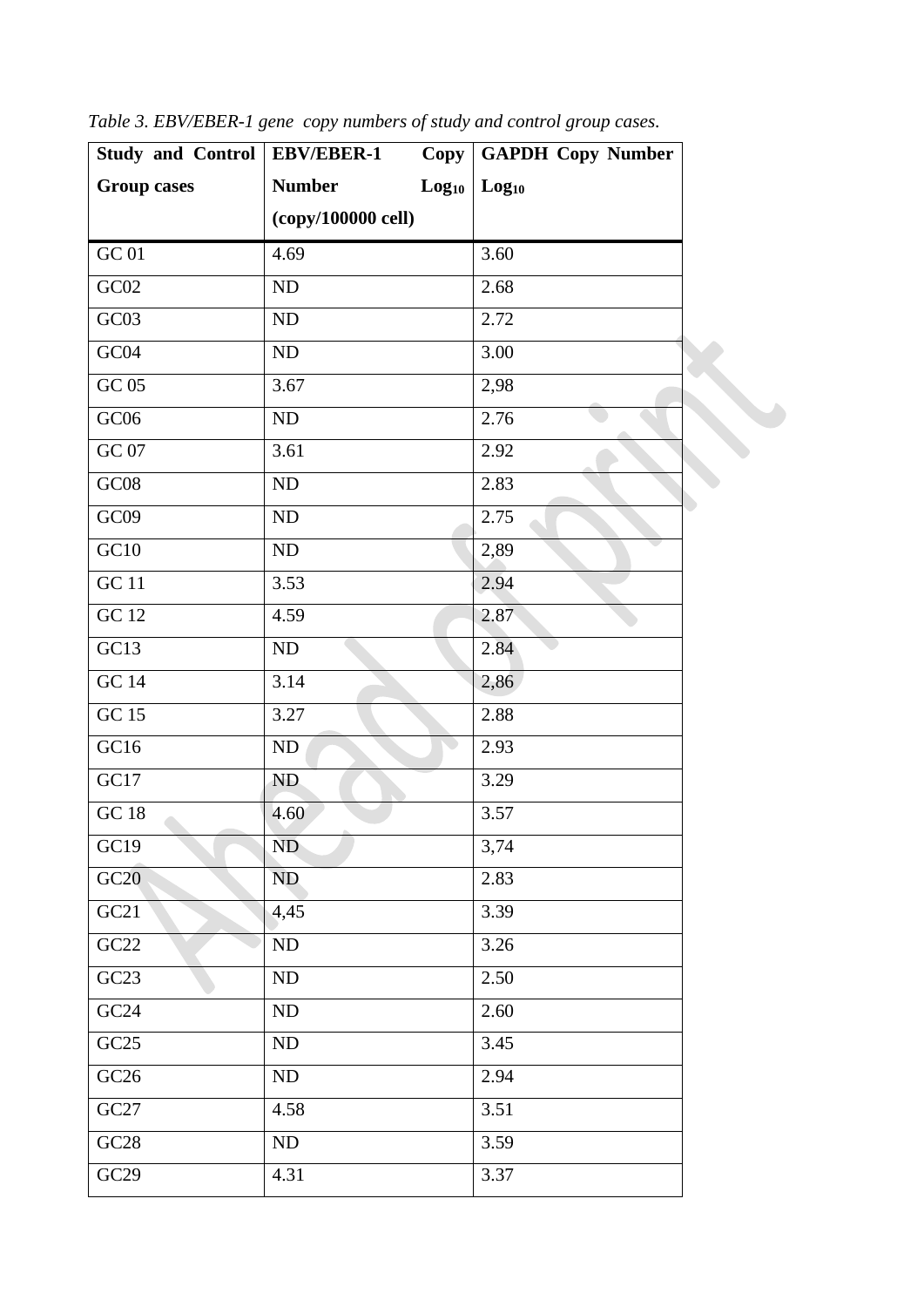| GC30         | $\rm ND$   | 2.75 |  |
|--------------|------------|------|--|
| GC31         | $\rm ND$   | 2.41 |  |
| GC32         | ND         | 2.53 |  |
| GC33         | 4.08       | 2.91 |  |
| GC34         | ND         | 2.83 |  |
| <b>PU01</b>  | $\rm ND$   | 2.80 |  |
| <b>PU02</b>  | $\rm ND$   | 2.68 |  |
| <b>PU 03</b> | 1.62       | 3.98 |  |
| <b>PU04</b>  | ND         | 2.57 |  |
| <b>PU05</b>  | $\rm ND$   | 2.82 |  |
| <b>PU06</b>  | ND         | 2.91 |  |
| <b>PU07</b>  | $\rm ND$   | 2.89 |  |
| <b>PU08</b>  | ND         | 3.18 |  |
| <b>PU09</b>  | ND         | 2.74 |  |
| <b>PU10</b>  | ND         | 3.39 |  |
| PU11         | ND         | 2.39 |  |
| <b>PU12</b>  | ND         | 3.66 |  |
| <b>PU13</b>  | $\rm ND$   | 3.92 |  |
| <b>PU14</b>  | $\rm ND$   | 2.94 |  |
| <b>PU15</b>  | ND         | 2.93 |  |
| <b>PU16</b>  | ND.        | 3.08 |  |
| <b>PU17</b>  | ND         | 2.89 |  |
| <b>PU18</b>  | ND         | 3.12 |  |
| <b>PU19</b>  | ND         | 3.50 |  |
| <b>PU20</b>  | ND         | 2.83 |  |
| <b>PU21</b>  | ND         | 3.05 |  |
| <b>PU22</b>  | ND         | 2.72 |  |
| <b>PU 23</b> | 2,94       | 3.40 |  |
| <b>PU24</b>  | $\rm ND$   | 2.77 |  |
| <b>PU25</b>  | ND         | 2.89 |  |
| <b>PU26</b>  | ${\rm ND}$ | 2.67 |  |
| <b>PU27</b>  | ND         | 2.75 |  |
| <b>PU28</b>  | ND         | 2.72 |  |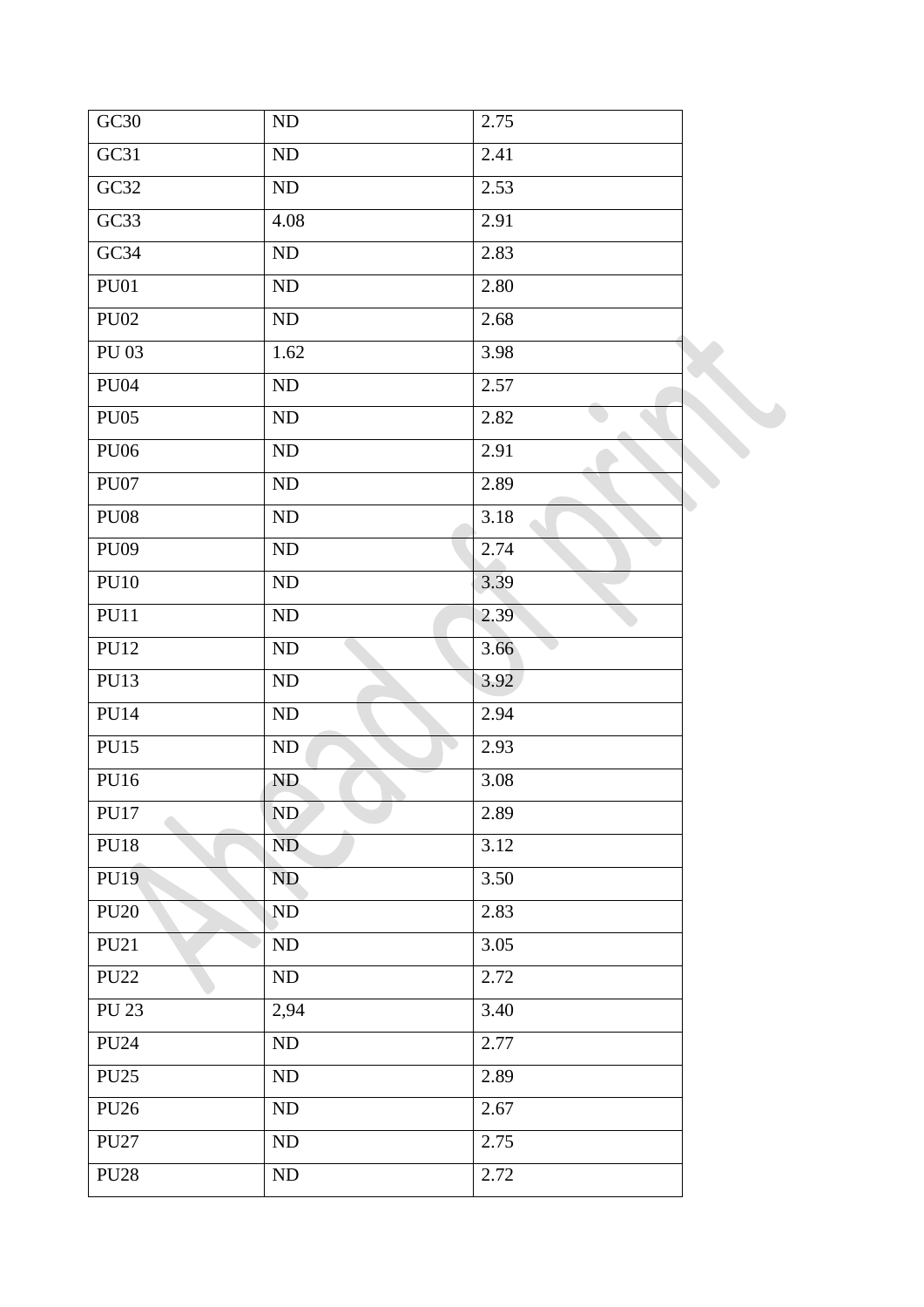| <b>PU29</b>       | ${\rm ND}$ | 2.71 |  |
|-------------------|------------|------|--|
| <b>PU30</b>       | ND         | 2.91 |  |
| NUD01             | ND         | 2.30 |  |
| NUD02             | ND         | 3.81 |  |
| NUD03             | ND         | 2.48 |  |
| NUD <sub>04</sub> | ND         | 3.20 |  |
| NUD05             | ND         | 2.74 |  |
| NUD06             | ND         | 2.80 |  |
| NUD07             | ND         | 2.63 |  |
| NUD08             | ${\rm ND}$ | 2.77 |  |
| NUD09             | ${\rm ND}$ | 2.81 |  |
| NUD10             | ND         | 2.60 |  |
| NUD11             | $\rm ND$   | 2.84 |  |
| NUD12             | ${\rm ND}$ | 3.21 |  |
| NUD13             | ND         | 2.80 |  |
| NUD14             | ND         | 2.73 |  |
| NUD15             | ND         | 2.44 |  |
| NUD16             | ND         | 2.67 |  |
| NUD17             | ND         | 2.80 |  |
| NUD18             | ND         | 2.51 |  |
| NUD19             | ND.        | 2.52 |  |
| NUD <sub>20</sub> | ND         | 2.30 |  |
| NUD21             | ND         | 3.84 |  |
| <b>NUD22</b>      | ND         | 2.91 |  |
| NUD <sub>23</sub> | ND         | 2.39 |  |
| NUD <sub>24</sub> | ND         | 3.14 |  |
| NUD <sub>25</sub> | ND         | 2.65 |  |
| NUD <sub>26</sub> | ${\rm ND}$ | 2.48 |  |
| NUD <sub>27</sub> | ${\rm ND}$ | 3.34 |  |
| NUD <sub>28</sub> | ND         | 2.74 |  |
| NUD <sub>29</sub> | ND         | 2.45 |  |
| NUD <sub>30</sub> | ND         | 2.53 |  |
| <b>NUD 31</b>     | 2,44       | 3.90 |  |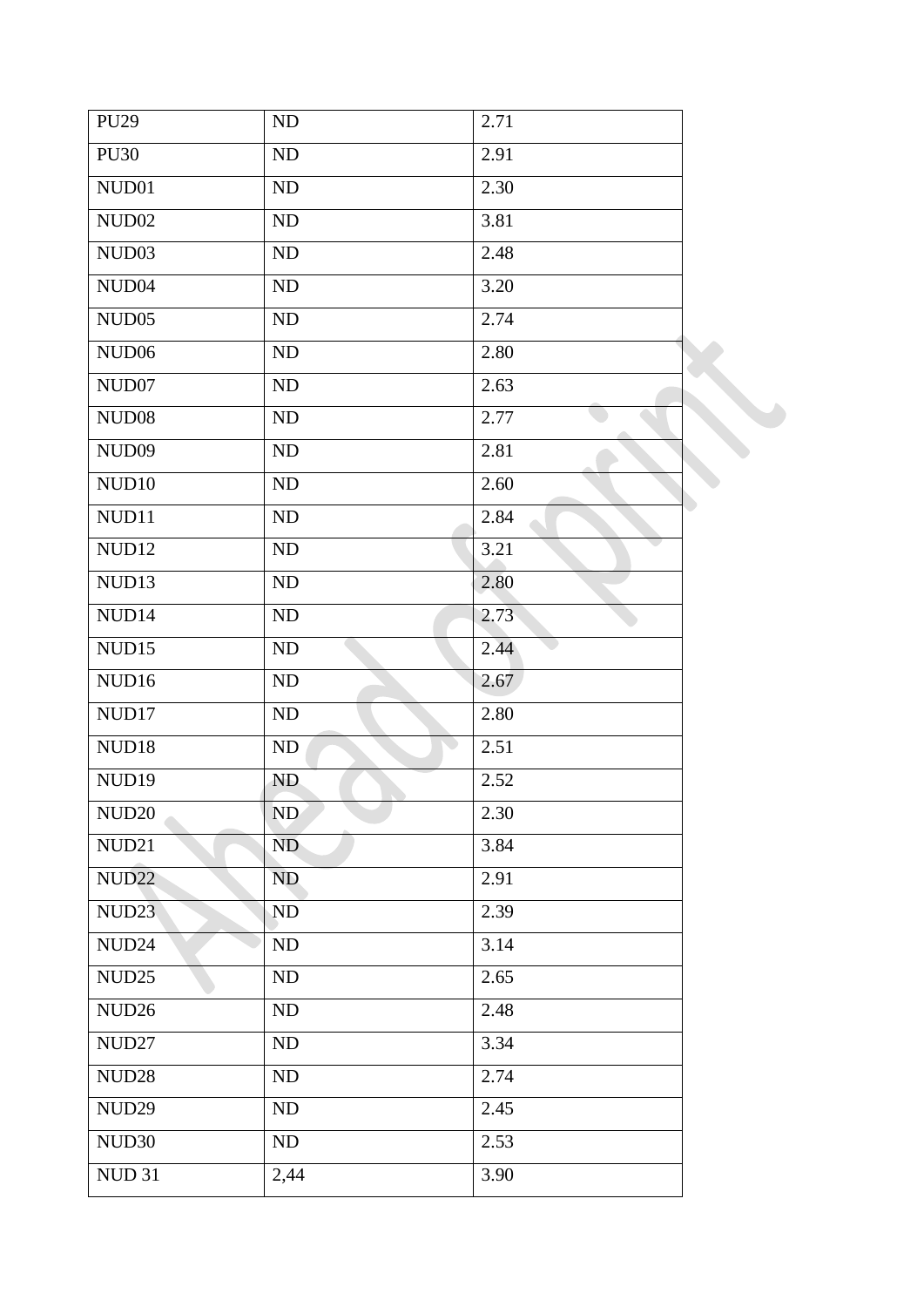| NUD32             | <b>ND</b> | 2.64                                      |
|-------------------|-----------|-------------------------------------------|
| NUD33             | ND        | 2.48                                      |
| NUD34             | ND        | 2.77                                      |
| NUD <sub>35</sub> | <b>ND</b> | 2.68                                      |
| NUD <sub>36</sub> | ND        | 2.65                                      |
| NUD37             | <b>ND</b> | 2.76                                      |
| NUD <sub>38</sub> | <b>ND</b> | 2.85                                      |
| NUD39             | ND        | 2.49                                      |
| NUD <sub>40</sub> | ND        | 2.63<br><b>Contract Contract Contract</b> |

\*ND: Not Detected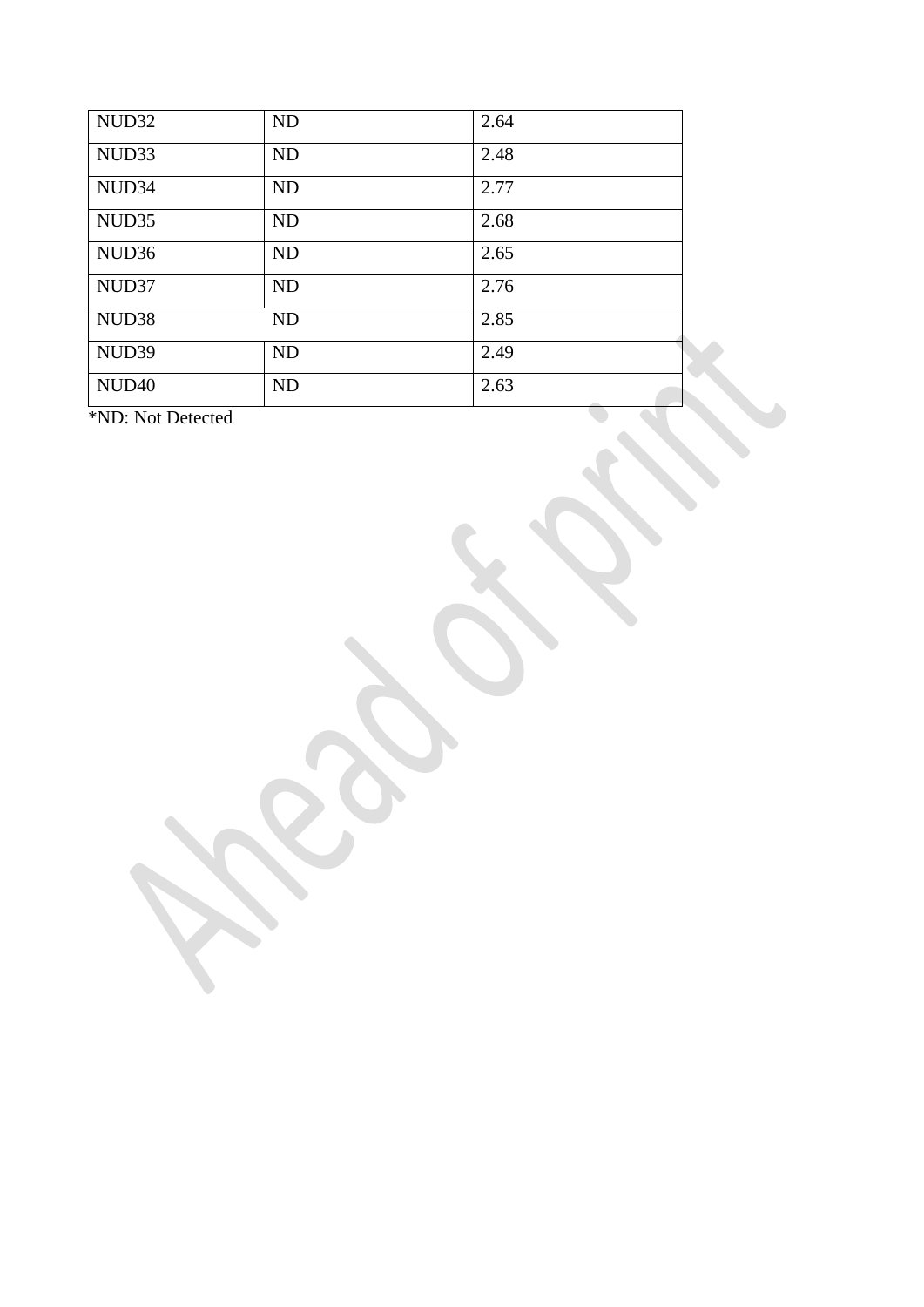| <b>EBV-EBER-1</b>                                            | <b>Study Groups</b>              |                                                     | <b>Control Group</b>                     | $P$ value                                                         |  |  |
|--------------------------------------------------------------|----------------------------------|-----------------------------------------------------|------------------------------------------|-------------------------------------------------------------------|--|--|
| gene presence                                                | (n:34)<br>GC<br>$\mathbf{n}(\%)$ | <b>PUD</b><br>(n:30)<br>$n\left(\frac{0}{0}\right)$ | <b>NUD</b><br>(n:40)<br>$\mathbf{n}(\%)$ |                                                                   |  |  |
| EBER-1<br>gene<br>$(+)$                                      | 12 (35.3%)                       | $2(6.6\%)$                                          | 1(2.5%)                                  | <b>GC x NUD</b><br>$p=0,0001*$<br><b>PUD x NUD</b><br>$p=0.573**$ |  |  |
| $EBER-1$ gene $(-$                                           | 22 (64.7%)                       | 28 (93.4%)                                          | 39 (97.5%)                               |                                                                   |  |  |
| <b>Total</b>                                                 | 34                               | 30                                                  | 40                                       |                                                                   |  |  |
| *Chi-square Test; $\chi^2$ ; 13.649<br>**Fisher's Exact Test |                                  |                                                     |                                          |                                                                   |  |  |

*Table 3. Qualitative comparison of the presence of EBER-1 gene in study and control groups.*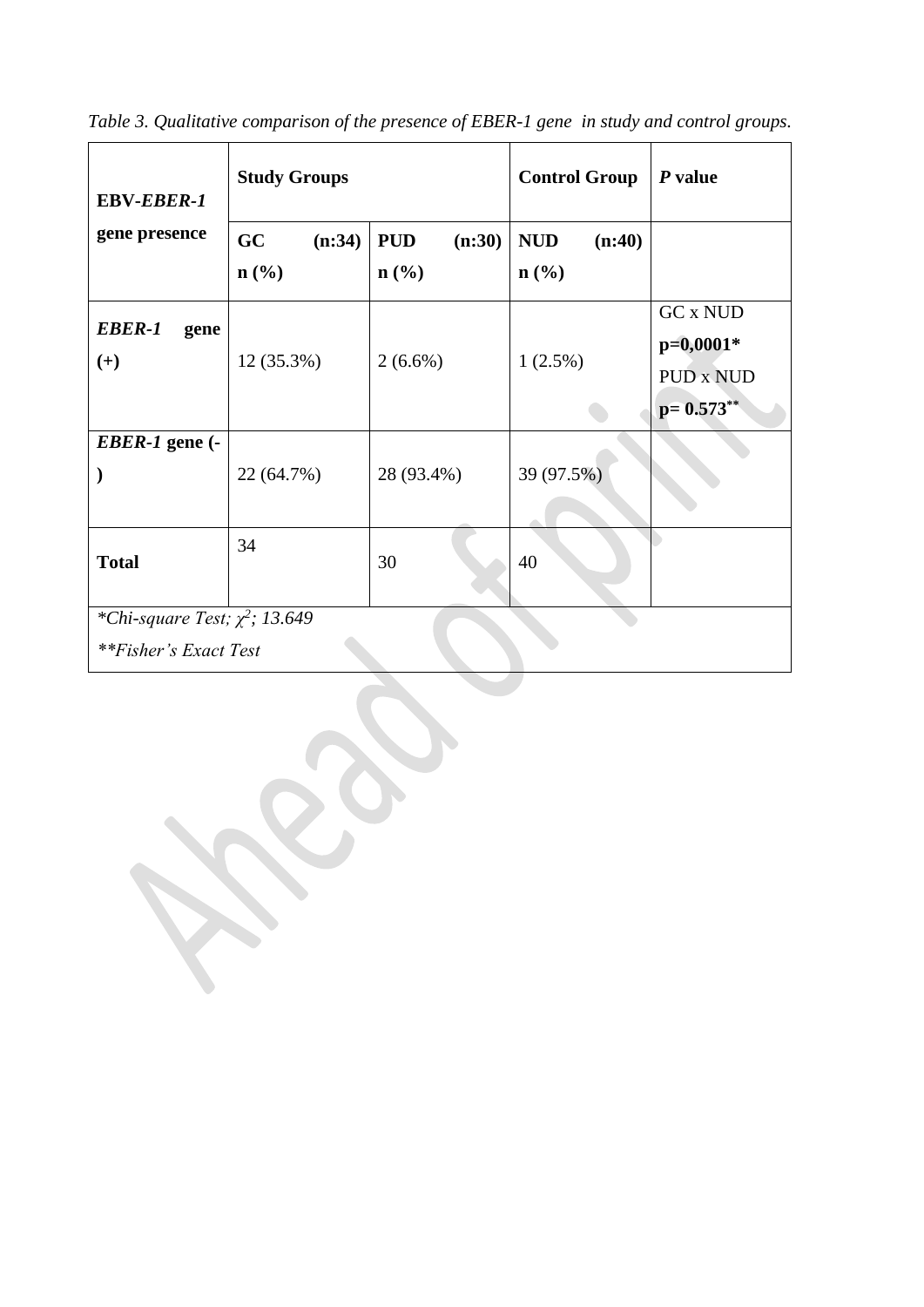| <b>Study</b><br>and<br><b>Control Groups</b>   | n                                                                                                  | <b>EBV-RNA</b> copy<br>numbers Log <sub>10</sub><br>(Mean<br>SE)<br>$\pm$ | <b>EBV-RNA</b><br>copy<br>numbers<br>Log <sub>10</sub><br>(Min.-Max.) | $P$ value                                                  |  |
|------------------------------------------------|----------------------------------------------------------------------------------------------------|---------------------------------------------------------------------------|-----------------------------------------------------------------------|------------------------------------------------------------|--|
| Gastric Cancer<br>(GC)                         | 34                                                                                                 | $3.85 \pm 4.15$                                                           | $ND - 4.68$                                                           | $p < 0.001*$<br>GC $\bar{x}$ NUD; $\bar{p}$ <<br>$0.001**$ |  |
| <b>Peptic</b><br><b>Ulcer</b><br>Disease (PUD) | 30                                                                                                 | $1.48 \pm 2.20$                                                           | ND - 2.94                                                             | PUD <sup></sup><br>NUD;<br>$\mathbf{x}$                    |  |
| <b>Non-Ulcer</b><br><b>Dyspepsia</b><br>(NUD)  | 40                                                                                                 | $0.84 \pm 1.64$                                                           | $ND - 2.44$                                                           | $p=1.000$                                                  |  |
| <b>Total</b>                                   | 104                                                                                                | $3.37 \pm 3.93$                                                           |                                                                       |                                                            |  |
|                                                | *Kruskal Wallis non-parametric test; **Post Hoc Dunn Test, ND; not<br>detected, SE; Standard Error |                                                                           |                                                                       |                                                            |  |

*Table 4. Quantitative comparison of the study and control group for EBER-1 gene copy numbers.*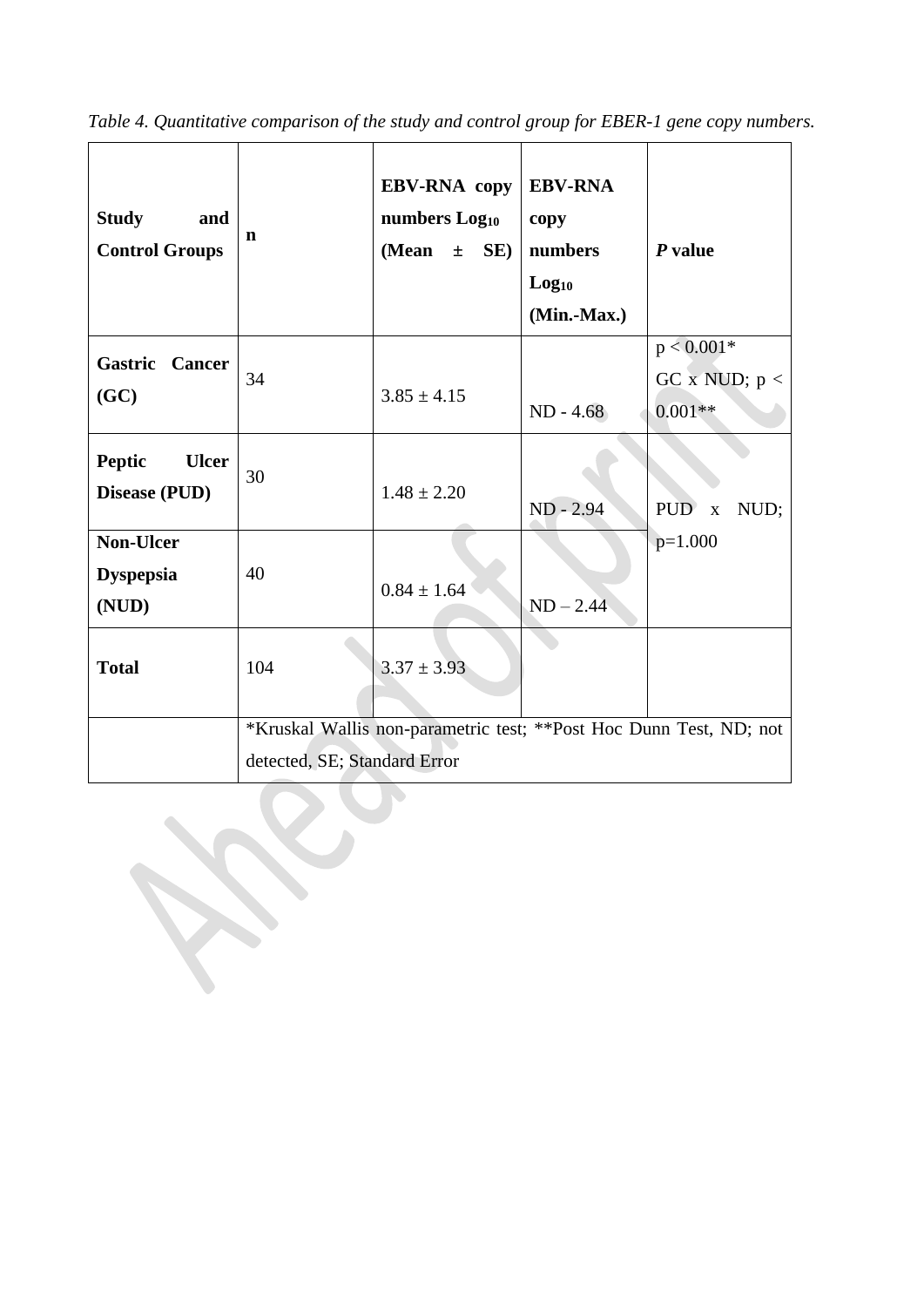*Table 5. Qualitative comparison of EBV/EBNA-1 IgG presence in the study and control groups.*

|                                       | <b>Study Groups</b>                            |                                                                      | <b>Control Group</b>                                                |                          |
|---------------------------------------|------------------------------------------------|----------------------------------------------------------------------|---------------------------------------------------------------------|--------------------------|
| <b>EBNA-1</b><br>EBV/<br>IgG presence | Gastric<br>Cancer $(GC)$<br>$(n=34)$ $(n; \%)$ | <b>Peptic</b><br><b>Ulcer</b><br>Disease (PUD)<br>$(n=30)$ $(n; \%)$ | <b>Non-Ulcer</b><br><b>Dyspepsia</b><br>(NUD)<br>$(n=40)$ $(n; \%)$ | $p$ value                |
| EBNA-1 $IgG (+)$                      | 26 (76.5%)                                     | 25 (83.7%)                                                           | 35 (95%)                                                            | $X^2 = 1.574$            |
| EBNA-1 $IgG(.)$                       | 8 (23.5%)                                      | $5(16.3\%)$                                                          | 1(5%)                                                               | $P = 0.455$ <sup>*</sup> |
| <b>Total</b>                          | 34                                             | 30                                                                   | 40                                                                  |                          |
| *: Chi-Square Test                    |                                                |                                                                      |                                                                     |                          |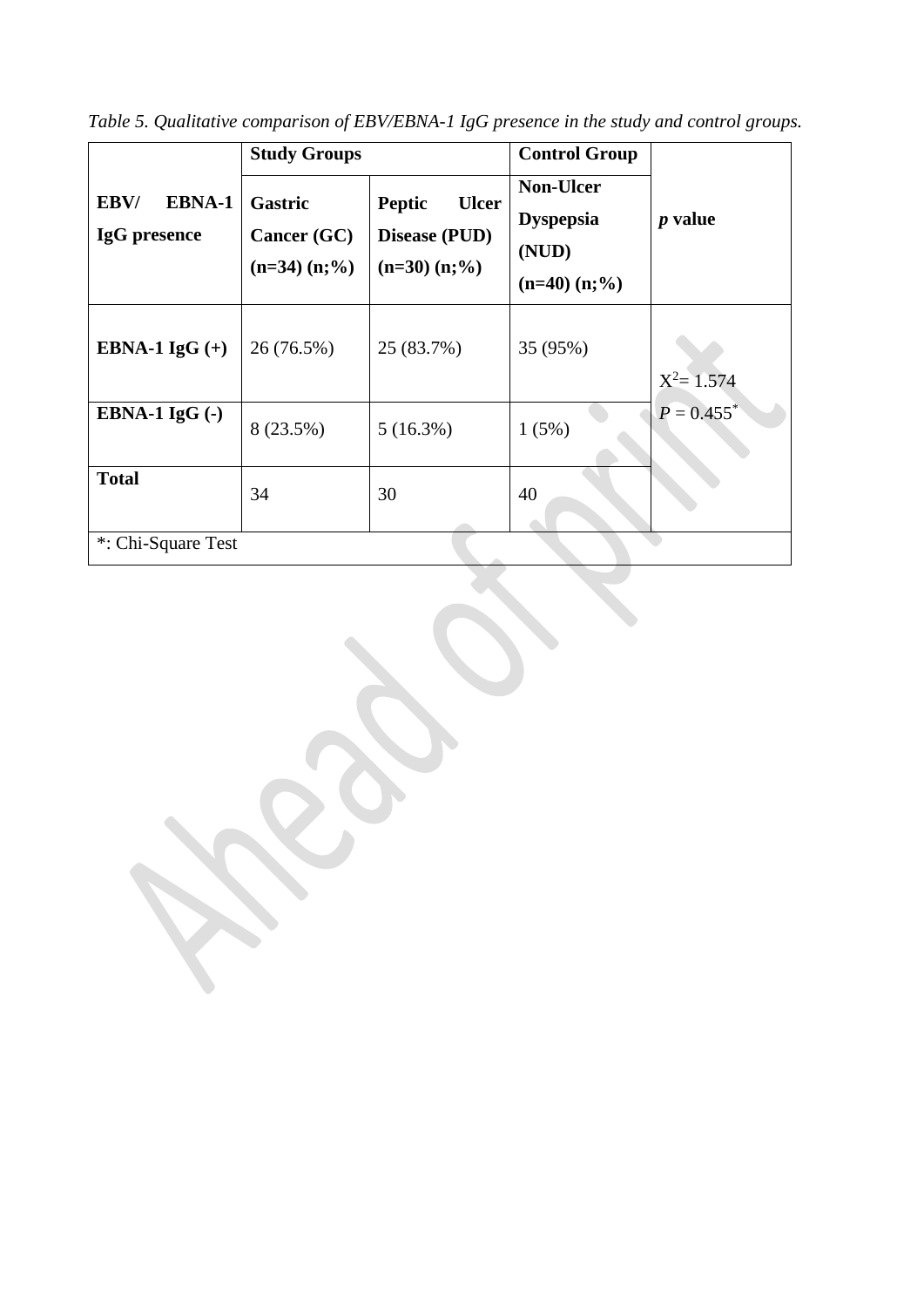*Table 6. Qualitative comparison of GC, PU group 55 years old and NUD ≥55 years old in terms of the presence of EBER-1 gene region positivity.*

|                                                                       | <b>Study Groups</b>                                        |                                                                            | <b>Control Group</b>                                                |                                              |
|-----------------------------------------------------------------------|------------------------------------------------------------|----------------------------------------------------------------------------|---------------------------------------------------------------------|----------------------------------------------|
| <b>EBER-1</b> gene<br>presence                                        | <b>Gastric</b><br><b>Cancer (GC)</b><br>$(n=32)$ $(n; \%)$ | <b>Peptic</b><br><b>Ulcer</b><br><b>Disease (PUD)</b><br>$(n=22)$ $(n;\%)$ | <b>Non-Ulcer</b><br><b>Dyspepsia</b><br>(NUD)<br>$(n=27)$ $(n; \%)$ | $p$ value                                    |
| EBER-1 gene $(+)$                                                     | 12(37.5%)                                                  | $2(9.1\%)$                                                                 |                                                                     | <b>GC</b><br><b>NUD</b><br>$\mathbf X$       |
| EBER-1 gene $(-)$                                                     | 20 (62.5%)                                                 | 20 (90.9%)                                                                 | 27 (100%)                                                           | $p=0.0001*$<br>PU x NÜD<br>$p=$<br>$0.196**$ |
| <b>Total</b>                                                          | 32 (100%)                                                  | 22 (100%)                                                                  | $27(100\%)$                                                         |                                              |
| *Chi-square test, $x^2$ : 12.710, $p = 0.0001$<br>**Fisher exact test |                                                            |                                                                            |                                                                     |                                              |